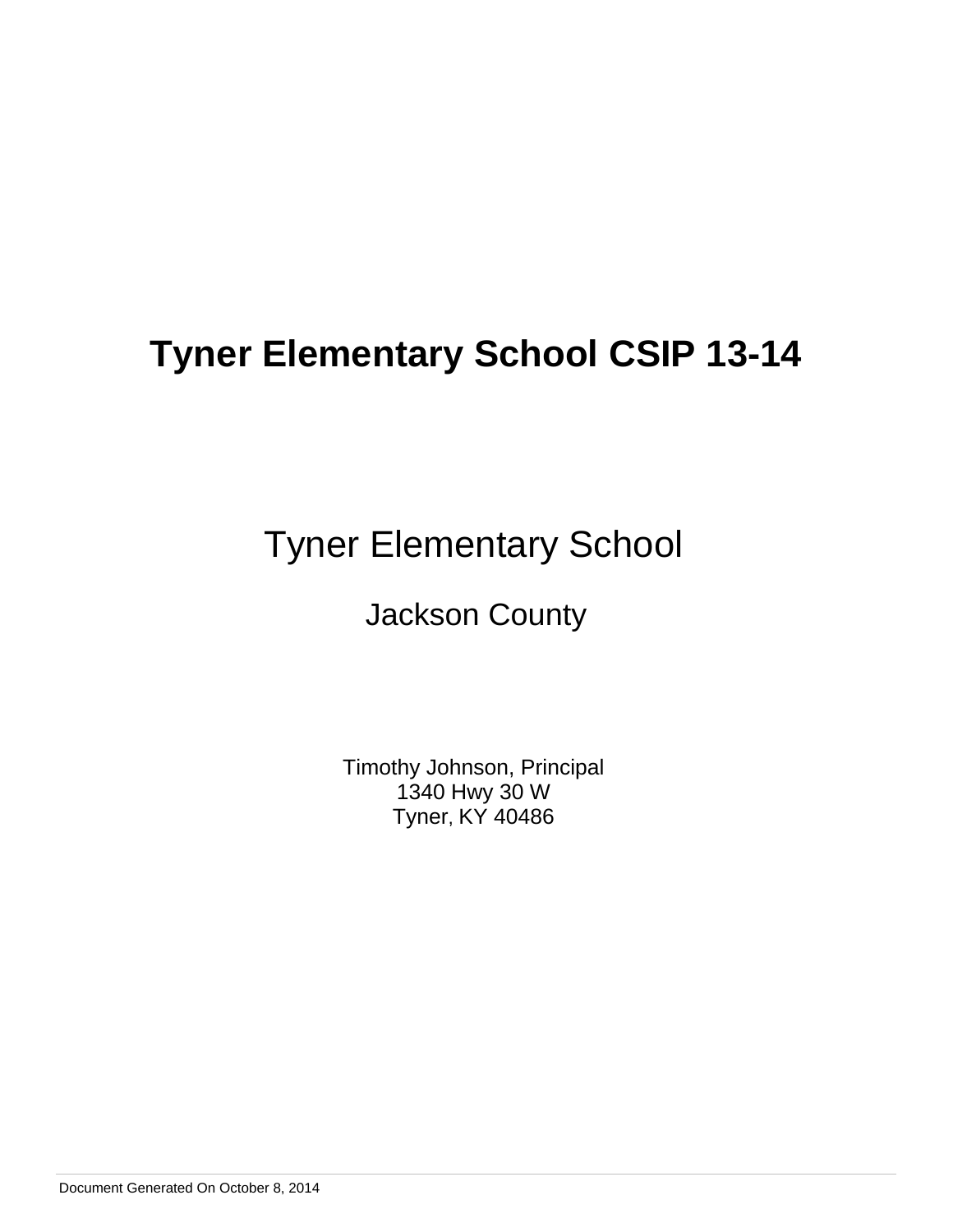# **TABLE OF CONTENTS**

| Goal 1: KBE- K-Prep Proficiencies Goals in CSIP-Increase the averaged combined reading and math K-Prep scores |  |
|---------------------------------------------------------------------------------------------------------------|--|
|                                                                                                               |  |
| Goal 2: KBE K-Prep Proficiency Goal Gaps in CSIP -Increase the average combined reading and math proficiency  |  |
|                                                                                                               |  |
|                                                                                                               |  |
|                                                                                                               |  |
|                                                                                                               |  |
|                                                                                                               |  |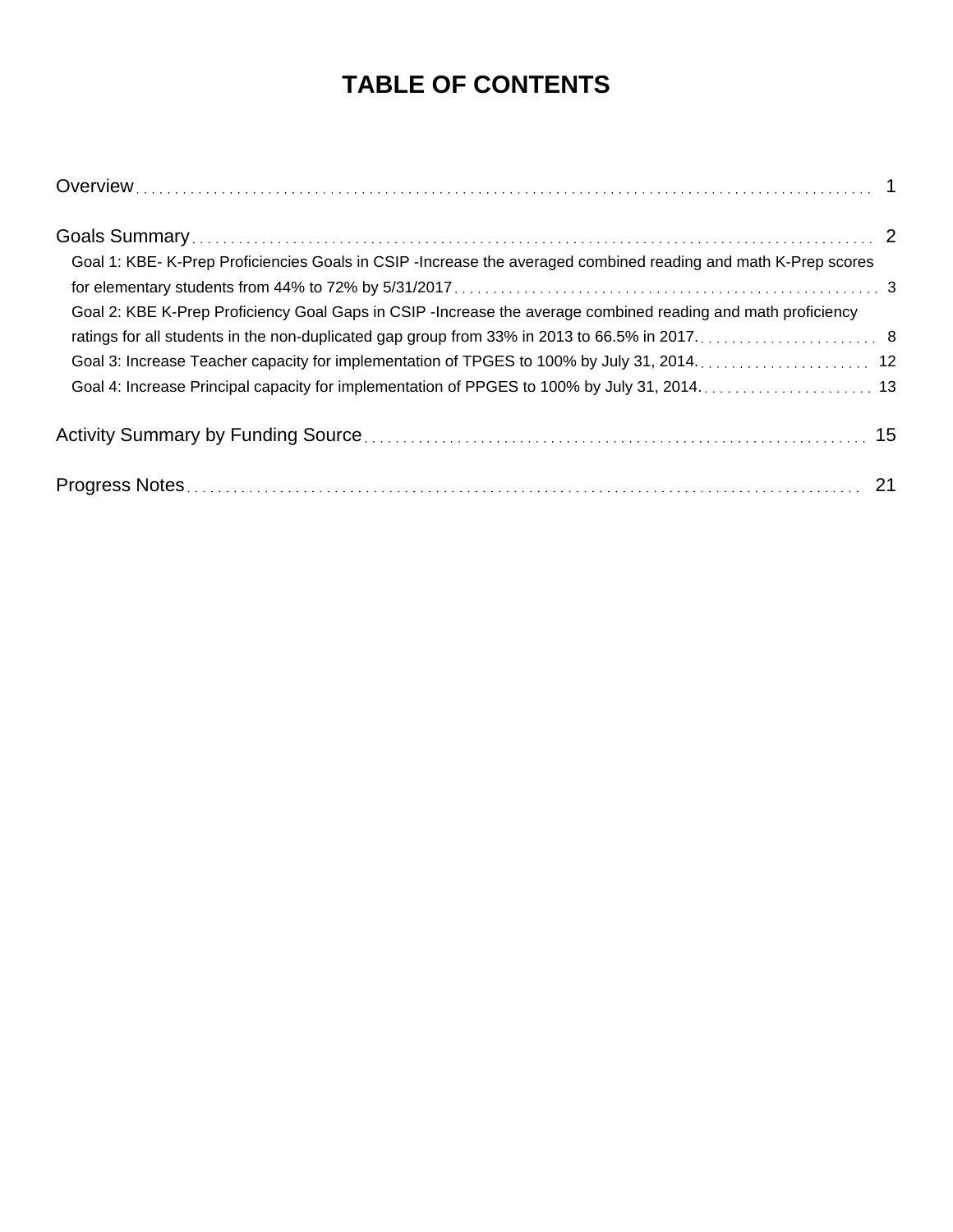# **Overview**

### **Plan Name**

Tyner Elementary School CSIP 13-14

### **Plan Description**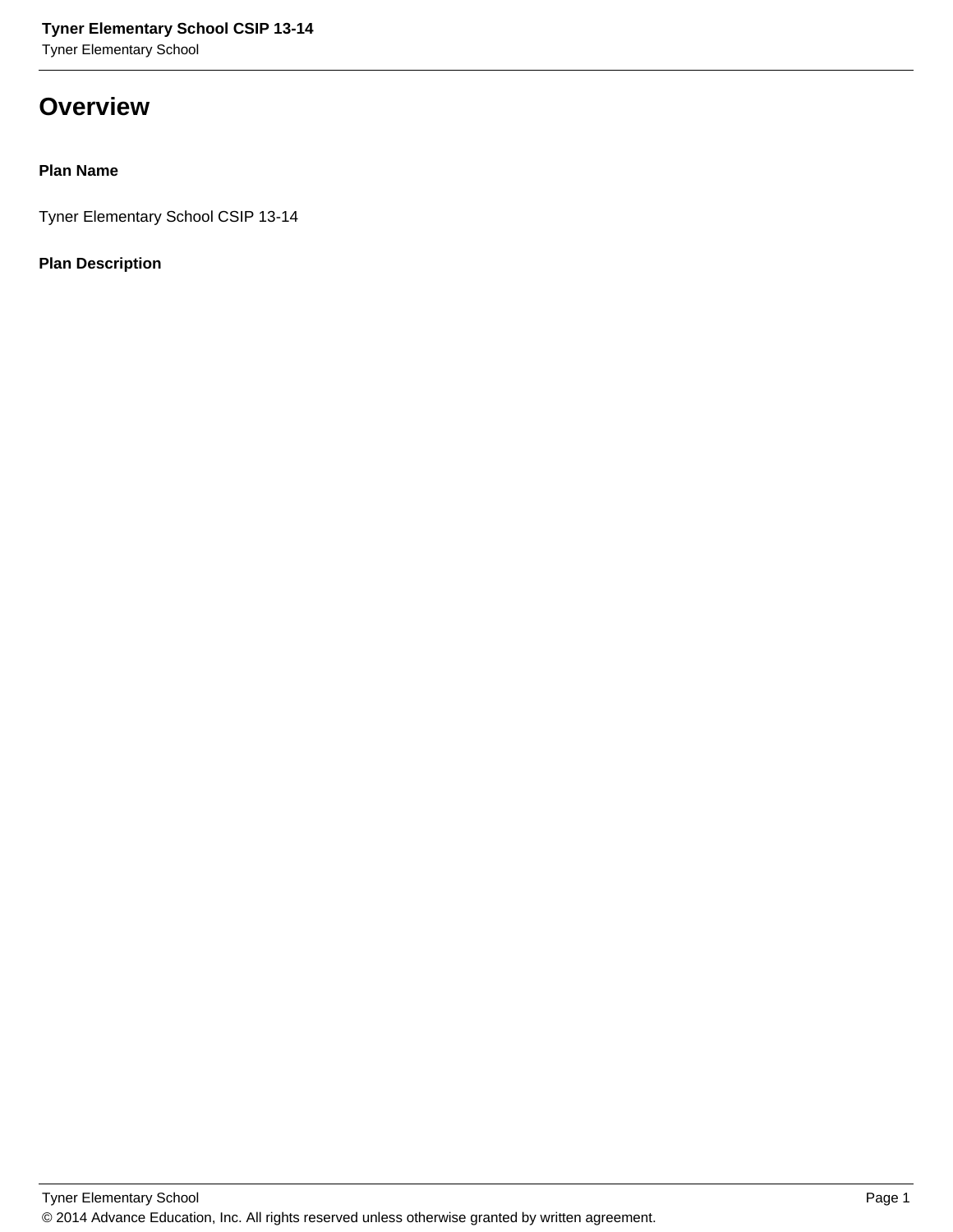# **Goals Summary**

**The following is a summary of the goals encompassed in this plan. The details for each goal are available in the next section.**

| $\vert \#$  | Goal Name                                                                                                                                                                                                       | Goal Details                                           | Goal Type      | <b>Total Funding</b> |
|-------------|-----------------------------------------------------------------------------------------------------------------------------------------------------------------------------------------------------------------|--------------------------------------------------------|----------------|----------------------|
|             | KBE- K-Prep Proficiencies Goals in CSIP -Increase  Objectives: 1<br>the averaged combined reading and math K-Prep<br>scores for elementary students from 44% to 72%<br>by 5/31/2017                             | Strategies: 9<br>Activities: 23                        | Organizational | \$100200             |
| $ 2\rangle$ | KBE K-Prep Proficiency Goal Gaps in CSIP -<br>Increase the average combined reading and math<br>proficiency ratings for all students in the non-<br>duplicated gap group from 33% in 2013 to 66.5% in<br> 2017. | Objectives: 1<br>Strategies: 8<br>Activities: 18       | Organizational | \$202500             |
| 3           | Increase Teacher capacity for implementation of<br>TPGES to 100% by July 31, 2014.                                                                                                                              | Objectives: 1<br>Strategies: 1<br><b>Activities: 2</b> | Organizational | \$0                  |
| <b>4</b>    | Increase Principal capacity for implementation of<br>PPGES to 100% by July 31, 2014.                                                                                                                            | Objectives: 1<br>Strategies: 1<br>Activities: 3        | Organizational | \$0                  |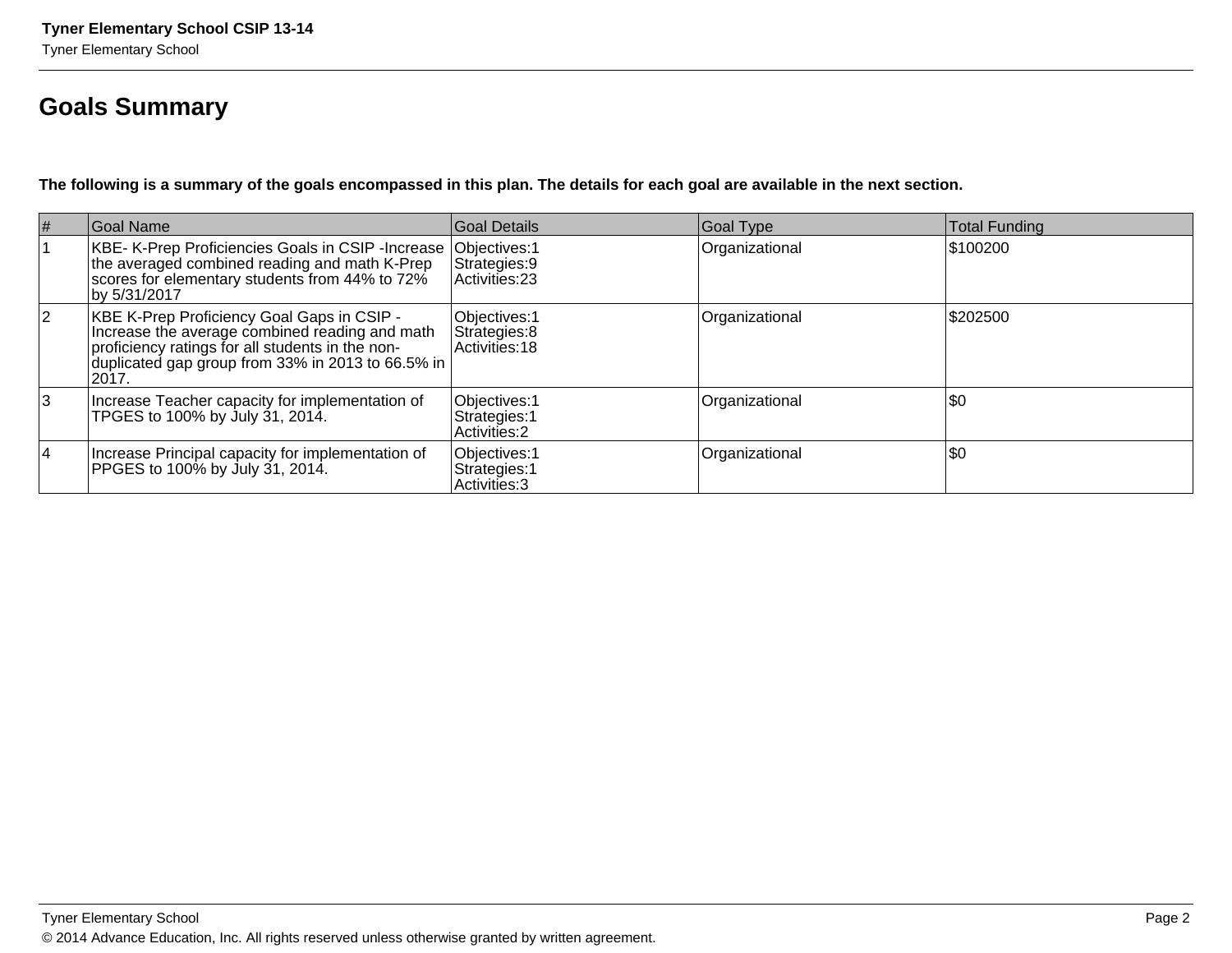# **Goal 1: KBE- K-Prep Proficiencies Goals in CSIP -Increase the averaged combined reading andmath K-Prep scores for elementary students from 44% to 72% by 5/31/2017**

This plan includes progress notes which are at the very end of this document

#### **Measurable Objective 1:**

collaborate to increase the averaged combined reading and math K-prep scores for Tyner Elementary students from 41.5 percent to 45.7 percent by 05/31/2014 as measured by K-Prep.

#### **Strategy 1:**

K-Prep - Review results of the K-Prep reading & math to identify areas of strengths and weaknesses.

Category:

| <b>Activity - Data Analysis</b>                                                                                 | Activity Type       | Begin Date | <b>End Date</b> | <b>Resource</b><br><b>Assigned</b> | Source Of<br> Funding    | <b>Staff</b><br>Responsible                                           |
|-----------------------------------------------------------------------------------------------------------------|---------------------|------------|-----------------|------------------------------------|--------------------------|-----------------------------------------------------------------------|
| Anaylize results of the K-Prep in combined reading and math to identify the Academic<br>percent of proficiency. | Support<br> Program | 09/30/2013 | 09/30/2014      | \$0                                | 'Title ∟<br> Schoolwide_ | Tim Johnson,<br><b>Principal</b><br>∣Melonv<br>Vickers,<br> Counselor |

#### **Strategy 2:**

Curriculum, Assessment, & Alignment Teams - Curriculum and Assessment teams will be established to monitor curriculum and assessmentsfor grades K-5.

Category:

| Activity - Review Curriculum maps and CCST                                                                 | Activity Type                    | Begin Date | <b>End Date</b> | <b>Resource</b><br>Assigned | Source Of<br> Funding  | <b>Staff</b><br>Responsible                                                         |
|------------------------------------------------------------------------------------------------------------|----------------------------------|------------|-----------------|-----------------------------|------------------------|-------------------------------------------------------------------------------------|
| <sup>*</sup> The team will meet with teachers to review curriculum maps and make<br>necessary adjustments. | lAcademic<br>'Support<br>Program | 01/15/2013 | 12/19/2014      | \$0                         | No Funding<br>Required | Tim Johnson,  <br>Principal<br>Melony<br>lVickers.<br><b>Counselor</b><br>'Teachers |

| Activity - Unit Development                                                                           | Activity Type                   | Begin Date | <b>IEnd Date</b> | <b>IResource</b><br><b>Assigned</b> | Source Of<br> Fundina   | <b>Staff</b><br><b>Responsible</b> |
|-------------------------------------------------------------------------------------------------------|---------------------------------|------------|------------------|-------------------------------------|-------------------------|------------------------------------|
| Teachers will develop academic units in reading and math aligned with<br>new reading and Math series. | IAcademic<br>Support<br>Program | 08/22/2013 | 06/30/2014       | \$0                                 | INo Fundina<br>Reauired | Teachers<br>'Tim Johnson           |

Tyner Elementary School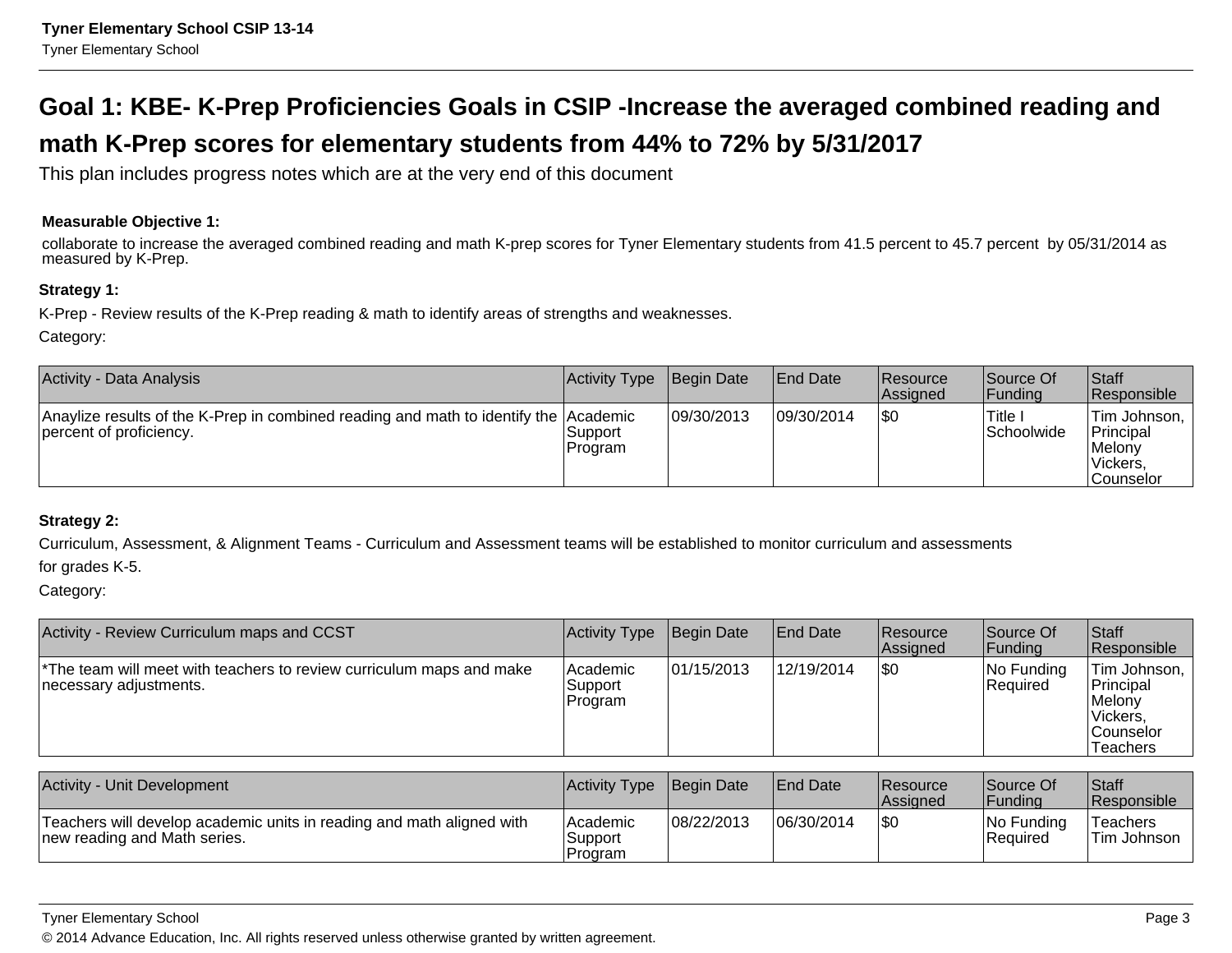Tyner Elementary School

| <b>Activity - Program Reviews</b>                                                                                                                                                                                                | <b>Activity Type</b>           | Begin Date | <b>End Date</b> | Resource<br>Assigned | Source Of<br>Funding   | <b>Staff</b><br>Responsible                                                                                                    |
|----------------------------------------------------------------------------------------------------------------------------------------------------------------------------------------------------------------------------------|--------------------------------|------------|-----------------|----------------------|------------------------|--------------------------------------------------------------------------------------------------------------------------------|
| Develop curriculum maps and integrate lessons for arts and humanities,<br>vocational, and practical living that meet the program review proficient<br>standards across the curriculum.                                           | Academic<br>Support<br>Program | 08/05/2013 | 12/19/2014      | \$0                  | No Funding<br>Required | Tim Johnson,<br>Principal<br>Program<br>Review Team<br>All teachers                                                            |
|                                                                                                                                                                                                                                  |                                |            |                 |                      |                        |                                                                                                                                |
| Activity - Program Review Team                                                                                                                                                                                                   | <b>Activity Type</b>           | Begin Date | <b>End Date</b> | Resource<br>Assigned | Source Of<br>Funding   | Staff<br>Responsible                                                                                                           |
| The school program review team reviews evidence team to inform, review,<br>and monitor program review lessons.                                                                                                                   | Academic<br>Support<br>Program | 08/05/2013 | 12/19/2014      | l\$0                 | No Funding<br>Required | Tim Johnson,<br>Principal<br>Program<br>Reveiw Team                                                                            |
|                                                                                                                                                                                                                                  |                                |            |                 |                      |                        |                                                                                                                                |
| Activity - Program Review PD                                                                                                                                                                                                     | Activity Type                  | Begin Date | <b>End Date</b> | Resource<br>Assigned | Source Of<br>Funding   | Staff<br>Responsible                                                                                                           |
| Provide information to teachers on how to develop high quality instructional Academic<br>activities, examine rubric used in program review, and analyze program<br>review data.                                                  | Support<br>Program             | 08/04/2013 | 12/19/2014      | \$5000               | Other                  | Keith Lakes/<br>Rhonda<br>Thompson<br>Catherine<br>Rubin/ Artful<br>Reading/<br>Lauren<br>Binghamn/<br>Promise<br>Neighborhood |
| <b>Activity - SMART Goals</b>                                                                                                                                                                                                    | <b>Activity Type</b>           | Begin Date | <b>End Date</b> | Resource<br>Assigned | Source Of<br>Funding   | Staff<br>Responsible                                                                                                           |
| Teachers will learn to write SMART Goals cross-curricular.                                                                                                                                                                       | Professional<br>Learning       | 01/01/2014 | 12/19/2014      | \$200                | Title I<br>Schoolwide  | Tim Johnson                                                                                                                    |
|                                                                                                                                                                                                                                  |                                |            | <b>End Date</b> | Resource             | Source Of              | <b>Staff</b>                                                                                                                   |
| Activity - Program Review Curriculum Documents                                                                                                                                                                                   | <b>Activity Type</b>           | Begin Date |                 | Assigned             | Funding                | Responsible                                                                                                                    |
| Program Review Team will create curriculum docuements for<br>Arts/Humanities and Practical Living.                                                                                                                               | Policy and<br>Process          | 01/01/2014 | 12/19/2014      | l\$0                 | No Funding<br>Required | Program<br>Review Team<br>Tim Johnson                                                                                          |
| <b>Activity - Data Analysis</b>                                                                                                                                                                                                  | <b>Activity Type</b>           | Begin Date | <b>End Date</b> | Resource             | Source Of              | <b>Staff</b>                                                                                                                   |
|                                                                                                                                                                                                                                  |                                |            |                 | Assigned             | Funding                | Responsible                                                                                                                    |
| All staff will meet to analyze assessments such as KPREP, Thinklink,<br>STAR, and unit assessments to determine areas of weaknesses, identify<br>curriculum gaps, and create next steps in order for students to master<br>CCSS. | Other                          | 08/04/2013 | 12/19/2014      | \$0                  | No Funding<br>Required | Tim Johnson<br>Melony<br>Vickers<br>Staff                                                                                      |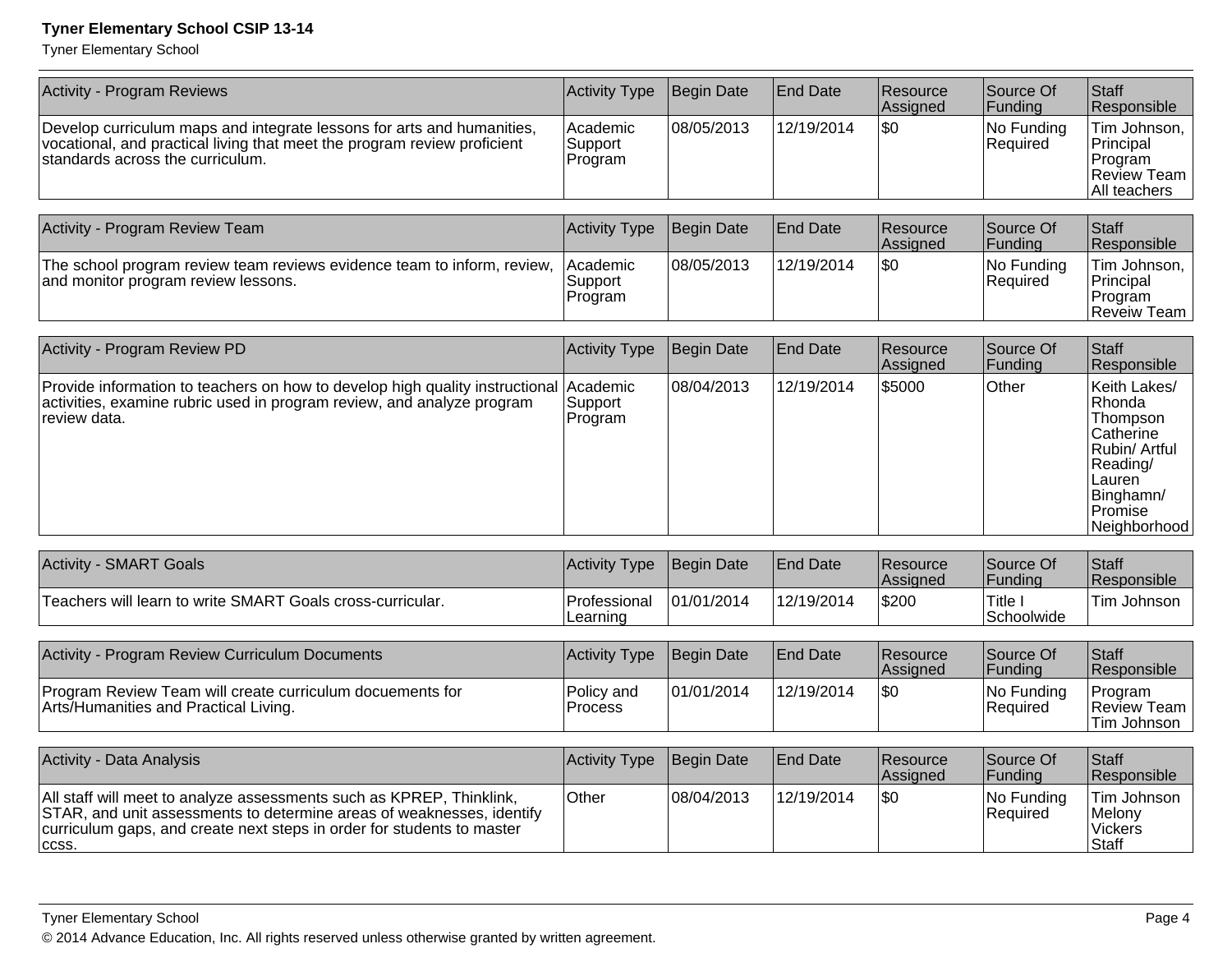Tyner Elementary School

#### **Strategy 3:**

Best Practices - Ensure that teachers implement the curriculum using best practices for instruction and assessment.Category:

| Activity - Classroom Observations                                                         | Activity Type                    | Begin Date | <b>End Date</b> | <b>Resource</b><br>Assigned | Source Of<br> Funding   | Staff<br>Responsible                                                                                  |
|-------------------------------------------------------------------------------------------|----------------------------------|------------|-----------------|-----------------------------|-------------------------|-------------------------------------------------------------------------------------------------------|
| Teachers will be observed to ensure that best practices are being used in<br>∣grades K-5. | Academic<br> Support <br>Program | 08/05/2013 | 12/19/2014      | 1\$0                        | No Funding<br> Reauired | Tim Johnson,  <br>Principal<br><b>District</b><br>Walkthrough<br>Team<br>PGES Peer<br> Observations ' |

#### **Strategy 4:**

Professional Development - Professional development will be offered to certified staff based on identified areas of need.

Category:

| Activity - Teacher PD Survey                                                                 | Activity Type                    | Begin Date | <b>End Date</b> | <b>Resource</b><br>Assigned | Source Of<br> Funding   | Staff<br>Responsible                                                 |
|----------------------------------------------------------------------------------------------|----------------------------------|------------|-----------------|-----------------------------|-------------------------|----------------------------------------------------------------------|
| Teachers will take a Professional development survey. PD will be planned<br>based on survey. | <b>IProfessional</b><br>Learning | 12/16/2013 | 05/30/2014      | 1\$0                        | No Funding<br> Reauired | Professional<br>Development I<br>lCoordinator.<br>lShanta<br> Madden |

| Activity - PD 360                                                                                                   | Activity Type            | Begin Date | <b>End Date</b> | <b>Resource</b><br>Assigned | Source Of<br><b>Funding</b> | <b>Staff</b><br>Responsible                                        |
|---------------------------------------------------------------------------------------------------------------------|--------------------------|------------|-----------------|-----------------------------|-----------------------------|--------------------------------------------------------------------|
| PD 360 will be used to provide Professional development of the areas of<br>curriculum, assessment, and instruction. | Professional<br>Learning | 08/05/2013 | 12/19/2014      | \$0                         | No Funding<br>Required      | Professional<br>Development<br>ICoordinator.<br>l Shanta<br>Madden |

#### **Strategy 5:**

Interventions - Various interventions will be used to increase student achievement.

Category:

| Activity<br><b>Team</b><br>School Intervention | Activity Type | <b>Begin Date</b> | <b>End Date</b> | <b>Resource</b><br><b>Assigned</b> | Source Of<br> Funding | Staff<br>Responsible |
|------------------------------------------------|---------------|-------------------|-----------------|------------------------------------|-----------------------|----------------------|
|------------------------------------------------|---------------|-------------------|-----------------|------------------------------------|-----------------------|----------------------|

Tyner Elementary School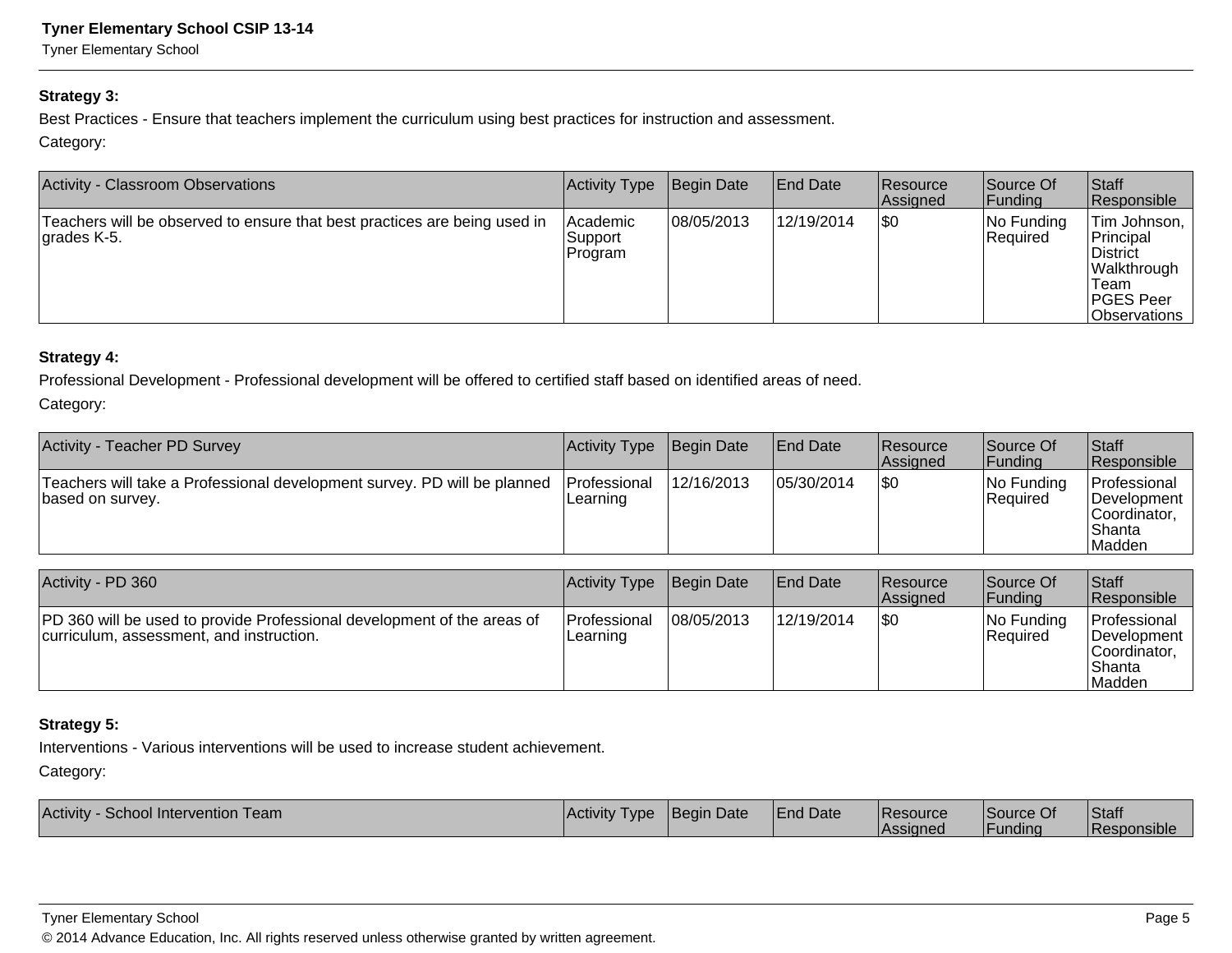Tyner Elementary School

| Establish a school intervention team who looks at academic and behavioral Academic<br>data for the school.                                                                        | Support<br>Program              | 08/05/2013 | 12/19/2014      | l\$0                 | No Funding<br>Required | Tim Johnson.<br>Principal<br>Angie Carroll<br>Melanie<br><b>Vickers</b><br><b>Tina Huff</b>          |
|-----------------------------------------------------------------------------------------------------------------------------------------------------------------------------------|---------------------------------|------------|-----------------|----------------------|------------------------|------------------------------------------------------------------------------------------------------|
| <b>Activity - RTI Placement</b>                                                                                                                                                   | Activity Type                   | Begin Date | <b>End Date</b> | Resource             | Source Of              | Staff                                                                                                |
|                                                                                                                                                                                   |                                 |            |                 | Assigned             | Funding                | Responsible                                                                                          |
| Identify and place students in appropriate RTI tiers and revise Tiers 3 times Academic<br>a year                                                                                  | Support<br>Program              | 08/05/2013 | 12/19/2014      | l\$0                 | No Funding<br>Required | Tim Johnson,<br>Principal;<br>Melony<br>Vickers.<br>Guidance<br>Counselor:<br><b>Certified Staff</b> |
| <b>Activity - PLC</b>                                                                                                                                                             | <b>Activity Type</b>            | Begin Date | <b>End Date</b> | Resource<br>Assigned | Source Of<br>Funding   | Staff<br>Responsible                                                                                 |
| PLC's will develop plans to address gaps in instruction or learner needs<br>based on CCST and Thinklink Scores, STAR, and other summative and<br>formative assessments.           | Academic<br>Support<br> Program | 08/05/2013 | 12/19/2014      | l\$0                 | No Funding<br>Required | Tim Johnson,<br>Principal;<br><b>Certified Staff</b>                                                 |
|                                                                                                                                                                                   |                                 |            |                 |                      |                        |                                                                                                      |
| <b>Activity - RTI Resources</b>                                                                                                                                                   | Activity Type                   | Begin Date | <b>End Date</b> | Resource<br>Assigned | Source Of<br>Funding   | Staff<br>Responsible                                                                                 |
| Resources at school level will be used to place and schedule students for<br>RTI services. Example: Tier 1/classroom, Tier 2/ Save the Children, Tier 3/<br>Small group Classroom | Academic<br>Support<br>Program  | 08/05/2013 | 12/19/2014      | 540000               | Other                  | Tim Johnson,<br>Principal;<br>Jennifer<br>Morgan,<br>Ruthie<br>Sizemore                              |

### **Strategy 6:**

Early Childhood - Use various resources to provide services for early transitions for students ages 3-6.

Category:

| Activity - Identify Early Childhood Providers                                                                                                                                           | Activity Type                  | Begin Date | <b>End Date</b> | <b>Resource</b><br>Assigned | Source Of<br> Funding | <b>Staff</b><br>Responsible                                                                                                  |
|-----------------------------------------------------------------------------------------------------------------------------------------------------------------------------------------|--------------------------------|------------|-----------------|-----------------------------|-----------------------|------------------------------------------------------------------------------------------------------------------------------|
| Use Pre-School, Head Start, First Step, Hands, Early Steps to School<br>Success, Tyner FRC and other community resources will be used to<br>provide services for children ages birth-6. | Academic<br>Support<br>Program | 08/05/2013 | 12/19/2014      | \$50000                     | Other                 | Family<br><b>Resource</b><br>∣Center<br>Karen Smith<br><b>Early Steps</b><br>Paulette<br> Vaughn<br><b>Coreen</b><br>∣Brewer |

Tyner Elementary School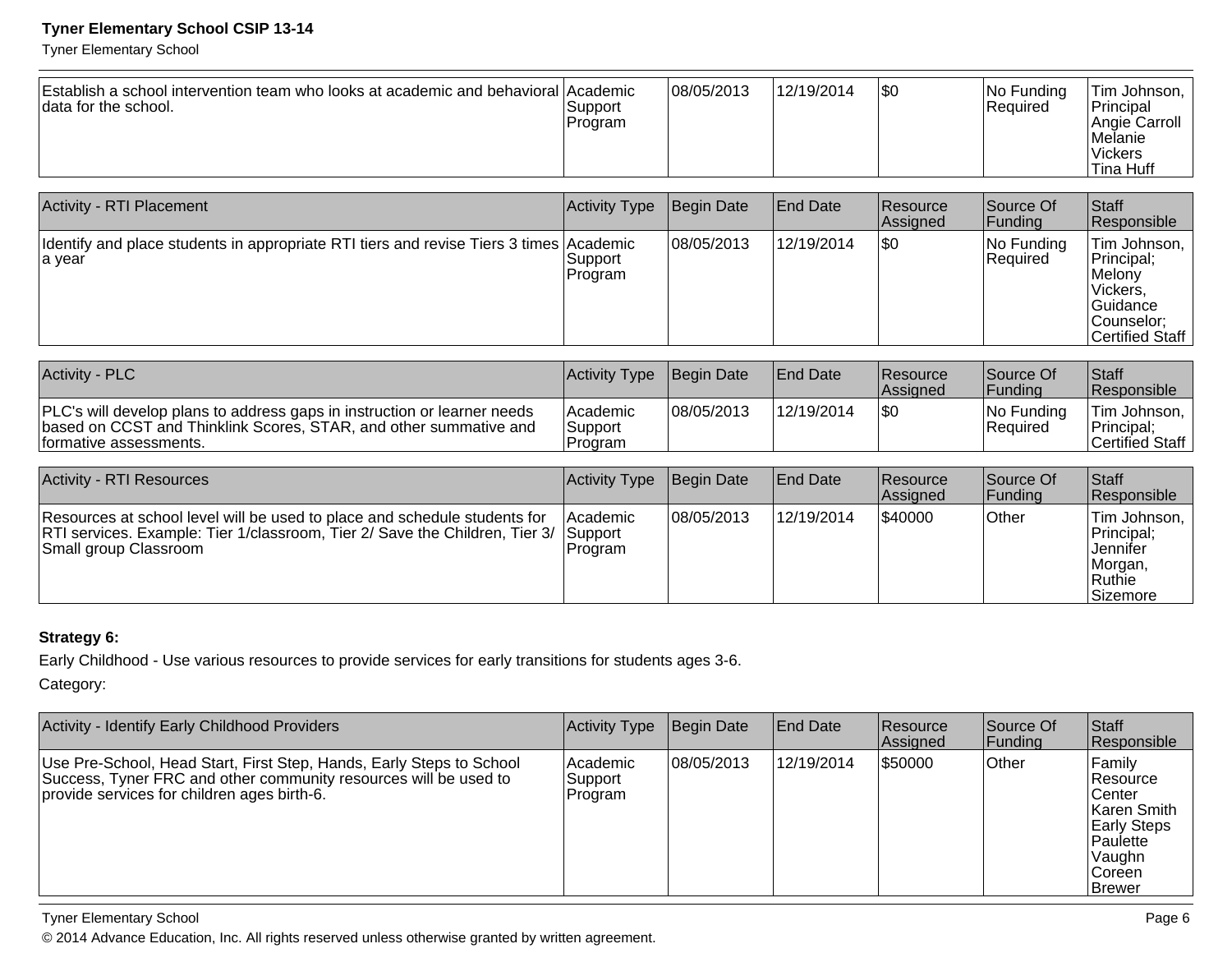Tyner Elementary School

| Activity - Transition Data                                                                                 | Activity Type                  | Begin Date | <b>End Date</b> | <b>Resource</b><br>Assigned | Source Of<br> Funding  | <b>Staff</b><br>Responsible                                                                    |
|------------------------------------------------------------------------------------------------------------|--------------------------------|------------|-----------------|-----------------------------|------------------------|------------------------------------------------------------------------------------------------|
| Gather any transition data from EC providers to get to know incoming Pre-<br>School-Kindergarten students. | Academic<br>Support<br>Program | 08/05/2013 | 12/19/2014      | \$0                         | No Funding<br>Required | Family<br>Resource<br> Center;<br> Paulette<br>Vaughn<br>Karen Smith<br> Preschool<br>Teachers |

| Activity - Kindergarten Assessment                                                               | Activity Type                         | Begin Date  | <b>End Date</b> | <b>Resource</b><br><b>Assigned</b> | Source Of<br> Funding | <b>Staff</b><br>Responsible                                              |
|--------------------------------------------------------------------------------------------------|---------------------------------------|-------------|-----------------|------------------------------------|-----------------------|--------------------------------------------------------------------------|
| Assess all Kindergarteners at school entry with (BRIGANCE) screener to<br>establish entry level. | <b>Academic</b><br>Support<br>Program | 108/05/2013 | 09/30/2014      | \$5000                             | ∣Other                | Certified Staff;<br><b>Melony</b><br>Vickers,<br> Guidance<br>lCounselor |

#### **Strategy 7:**

Literacy Initiative - Disseminate new common core resources to support 21st century literacy planning.

Category:

| Activity - Develop literacy team                                                                                                                     | Activity Type                  | Begin Date  | <b>End Date</b> | Resource<br>Assigned        | Source Of<br> Funding  | Staff<br>Responsible                        |
|------------------------------------------------------------------------------------------------------------------------------------------------------|--------------------------------|-------------|-----------------|-----------------------------|------------------------|---------------------------------------------|
| The literacy team will analyze, and implement writing policies, writing for<br>program reviews, and literacy plans.                                  | Academic<br>Support<br>Program | 108/05/2013 | 12/19/2014      | \$0                         | No Funding<br>Required | Tim Johnson,<br>Principal<br>Writing Team   |
|                                                                                                                                                      |                                |             |                 |                             |                        |                                             |
| Activity - Literacy Gaps                                                                                                                             | Activity Type                  | Begin Date  | <b>End Date</b> | <b>Resource</b><br>Assigned | Source Of<br> Funding  | Staff<br>Responsible                        |
| Literacy Team will analyze and identify performance gaps in KPREP to<br>determine professional development needed for instructional<br>improvements. | Academic<br>Support<br>Program | 09/30/2013  | 11/29/2013      | \$0                         | No Funding<br>Required | Tim Johnson.<br>Principal<br>Literacv Teaml |

#### **Strategy 8:**

Math Initiative - Assess and disseminate new common core resources to support math planning.

Category:

| <b>Activity - Math Team</b>                                                                                                                               | <b>Activity Type Begin Date</b> |            | <b>IEnd Date</b> | Resource<br><b>Assigned</b> | Source Of<br>lFundina          | <b>Staff</b><br><b>Responsible</b>              |
|-----------------------------------------------------------------------------------------------------------------------------------------------------------|---------------------------------|------------|------------------|-----------------------------|--------------------------------|-------------------------------------------------|
| Develop and analyze student learning based on a variety of assessments<br>and make necessary adjustments to instruction and curriculum as needed. Support | <b>IAcademic</b><br>IProgram    | 08/05/2013 | 11/29/2013       | I\$0                        | INo Fundina<br><b>Required</b> | Tim Johnson, I<br><b>Principal</b><br>Math Team |

Tyner Elementary School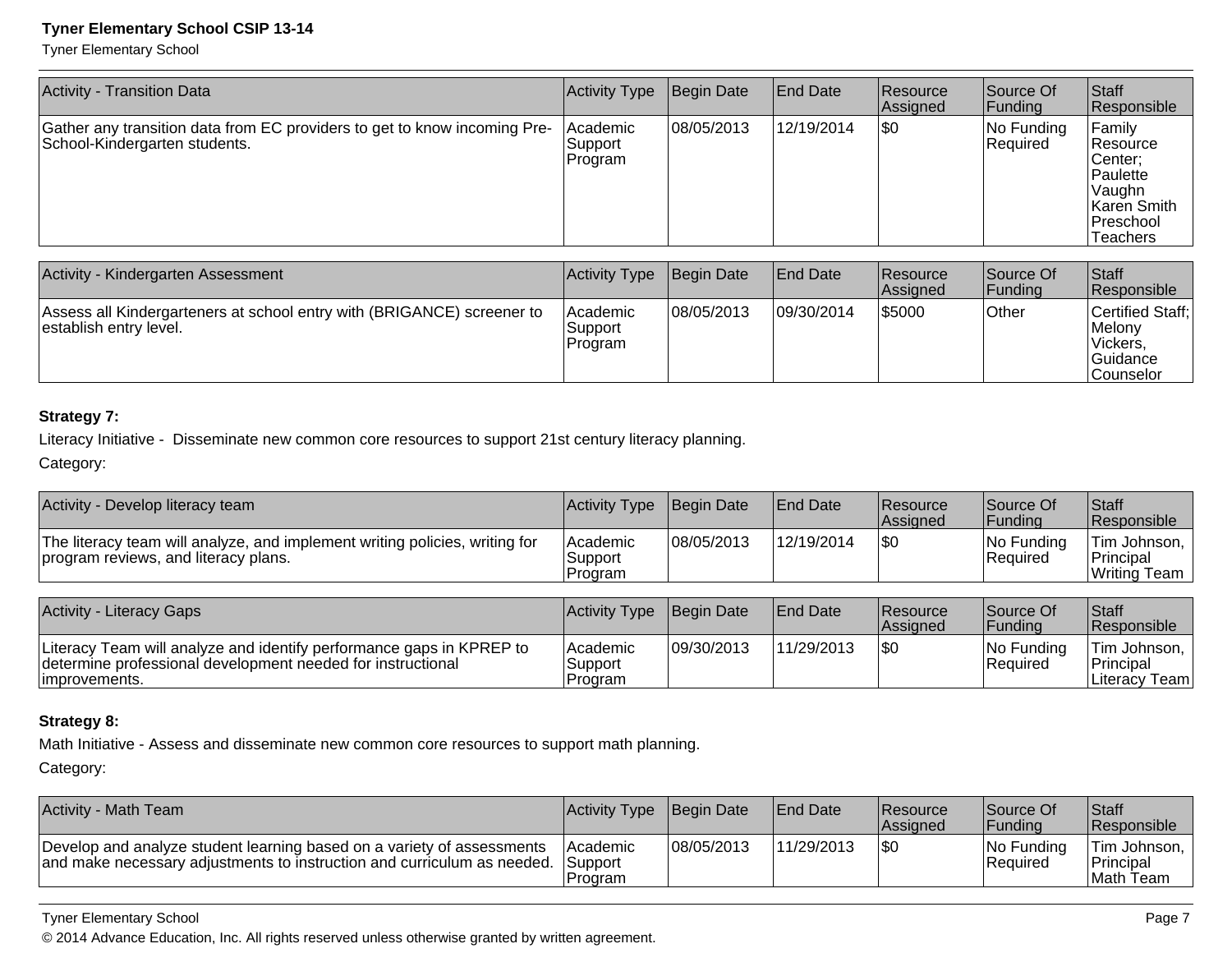#### **Strategy 9:**

Assessments - Teachers will use a variety of assessments to determine student performance and growth.Category:

| Activity - Develop Assessments                                                                               | Activity Type Begin Date |            | <b>IEnd Date</b> | <b>Resource</b><br><b>Assigned</b> | Source Of<br> Fundina      | Staff<br><b>Responsible</b>                                |
|--------------------------------------------------------------------------------------------------------------|--------------------------|------------|------------------|------------------------------------|----------------------------|------------------------------------------------------------|
| Teachers will develop different types of assessments to use before, during, Direct<br>and after instruction. | ∣Instruction             | 08/04/2013 | 12/19/2014       | 1\$0                               | $ No$ Funding<br> Reauired | Tim Johnson<br>Melonv<br><b>Vickers</b><br>Certified Staff |

# **Goal 2: KBE K-Prep Proficiency Goal Gaps in CSIP -Increase the average combined reading andmath proficiency ratings for all students in the non-duplicated gap group from 33% in 2013 to66.5% in 2017.**

This plan includes progress notes which are at the very end of this document

#### **Measurable Objective 1:**

collaborate to increase the average combined reading and math proficiency ratings for all studnets in the non-duplicated gap from 37.1% to 39.3% by 05/31/2014 asmeasured by K-Prep..

#### **Strategy 1:**

Parental Involvement - Activities will be planned to increase parental involvement.

Category:

| <b>Activity - Parental Involvement</b>                                                                                                                                                                                                                                                                                                                                                                                                                                      | <b>Activity Type</b>  | Begin Date | <b>End Date</b> | Resource<br>Assigned | Source Of<br><b>Funding</b> | Staff<br>Responsible                                                                                                                                                                                           |
|-----------------------------------------------------------------------------------------------------------------------------------------------------------------------------------------------------------------------------------------------------------------------------------------------------------------------------------------------------------------------------------------------------------------------------------------------------------------------------|-----------------------|------------|-----------------|----------------------|-----------------------------|----------------------------------------------------------------------------------------------------------------------------------------------------------------------------------------------------------------|
| Open House, School-wide functions such as Christmas Programs. service<br>learning projects, Backpack clud fundraiser, Early Steps monthly Parent<br>meetings, Save the children activities (Reading Rocks), Home visits<br>through Early Steps to School Success, Part -time Parent Engagement<br>Specialist, Family Reading Night (4 per year), FAST (families and schools<br>together), Raising a Reader Program (Parents are encouraged to read to<br>Ichildren at home) | Parent<br>Involvement | 08/05/2013 | 12/19/2014      | I\$0                 | No Funding<br>Required      | Tim Johnson,<br>Principal<br> Family<br>Resource<br>Center/Ruthie<br>Sizemore<br>∣Karen Smith<br><b>Preschool</b><br> Staff<br>l Andea Martin<br>(Parent<br>Engagement<br>Specialist)<br>I/VISTA<br>∣volunteer |

Tyner Elementary School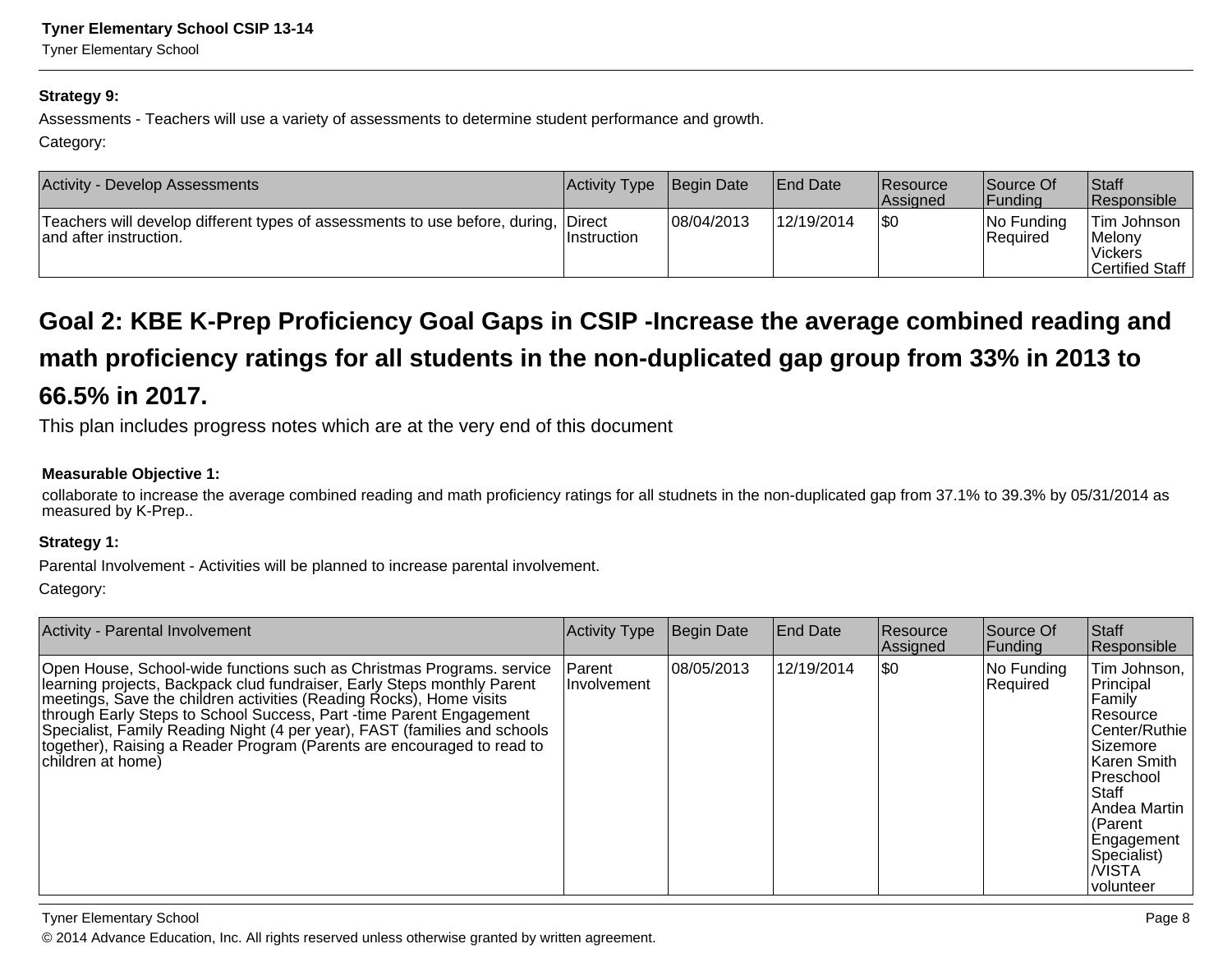Tyner Elementary School

| <b>Activity - Early Steps</b>                                                                      | <b>Activity Type</b>          | Begin Date | End Date   | <b>Resource</b><br>Assigned | Source Of<br> Funding | Staff<br>Responsible                                                                                                |
|----------------------------------------------------------------------------------------------------|-------------------------------|------------|------------|-----------------------------|-----------------------|---------------------------------------------------------------------------------------------------------------------|
| Home visits for ages birth to 3 to promote early literacy and to ensure a<br>transition to school. | Parent<br><b>Ilnvolvement</b> | 08/05/2013 | 12/19/2014 | \$40000                     | <b>FRYSC</b>          | Ruthie<br>Sizemore/<br>Family<br><b>Resource</b><br><b>Center</b><br> Karen <br>Smtih/Early<br>Steps<br>Coordinator |

| Activity - Family Reading Nights                                                                              | Activity Type Begin Date |            | <b>IEnd Date</b> | <b>IResource</b><br>lAssianed | Source Of<br> Fundina        | <b>Staff</b><br>Responsible                      |
|---------------------------------------------------------------------------------------------------------------|--------------------------|------------|------------------|-------------------------------|------------------------------|--------------------------------------------------|
| Family Resource provided Family Reading Night 4 Times a year to<br>Ipromote literacy to students and parents. | Parent<br>Ilnvolvement   | 08/05/2013 | 12/19/2014       | \$1000                        | 'Title.<br><b>Schoolwide</b> | Ruthie<br>Sizemore/<br>Family<br><b>Resource</b> |

| Activity - FAST (Families and Schools together)                                                                                                                | Activity Type           | Begin Date | <b>End Date</b> | <b>Resource</b><br>Assigned | Source Of<br> Funding | Staff<br>Responsible                                                                                                        |
|----------------------------------------------------------------------------------------------------------------------------------------------------------------|-------------------------|------------|-----------------|-----------------------------|-----------------------|-----------------------------------------------------------------------------------------------------------------------------|
| An eight week comprehenive family involvement program which targets<br>students individually and subsequently support the parents to build the<br>family unit. | Parent<br>I Involvement | 08/05/2013 | 12/19/2014      | \$10000                     | <b>Other</b>          | lPromise<br>Neighborhood<br> Ruthie<br>lSizemore/Fa<br>mily Resource<br><b>Center</b><br>lMarv Ann<br> Keck<br> Adam Sowder |

### **Strategy 2:**

Staff Survey - The surveys will be used to analyze data to identify school needs.

Category:

| <b>Activity - TELL Survey</b>                          | Activity Type Begin Date |            | <b>End Date</b> | <b>Resource</b><br><b>Assigned</b> | Source Of<br><b>Funding</b> | <sup>'</sup> Staff<br><b>Responsible</b> |
|--------------------------------------------------------|--------------------------|------------|-----------------|------------------------------------|-----------------------------|------------------------------------------|
| 100% of certified staff will complete the TELL Survey. | Other                    | 08/05/2013 | 12/19/2014      | \$0                                | No Funding<br>l Reauired    | <sup>1</sup> Tim Johnson, 1<br>Principal |

### **Strategy 3:**

Digital Learning Staff - Teachers will incorportate technology in lessons and units to enhance student learning.Category:

#### Tyner Elementary School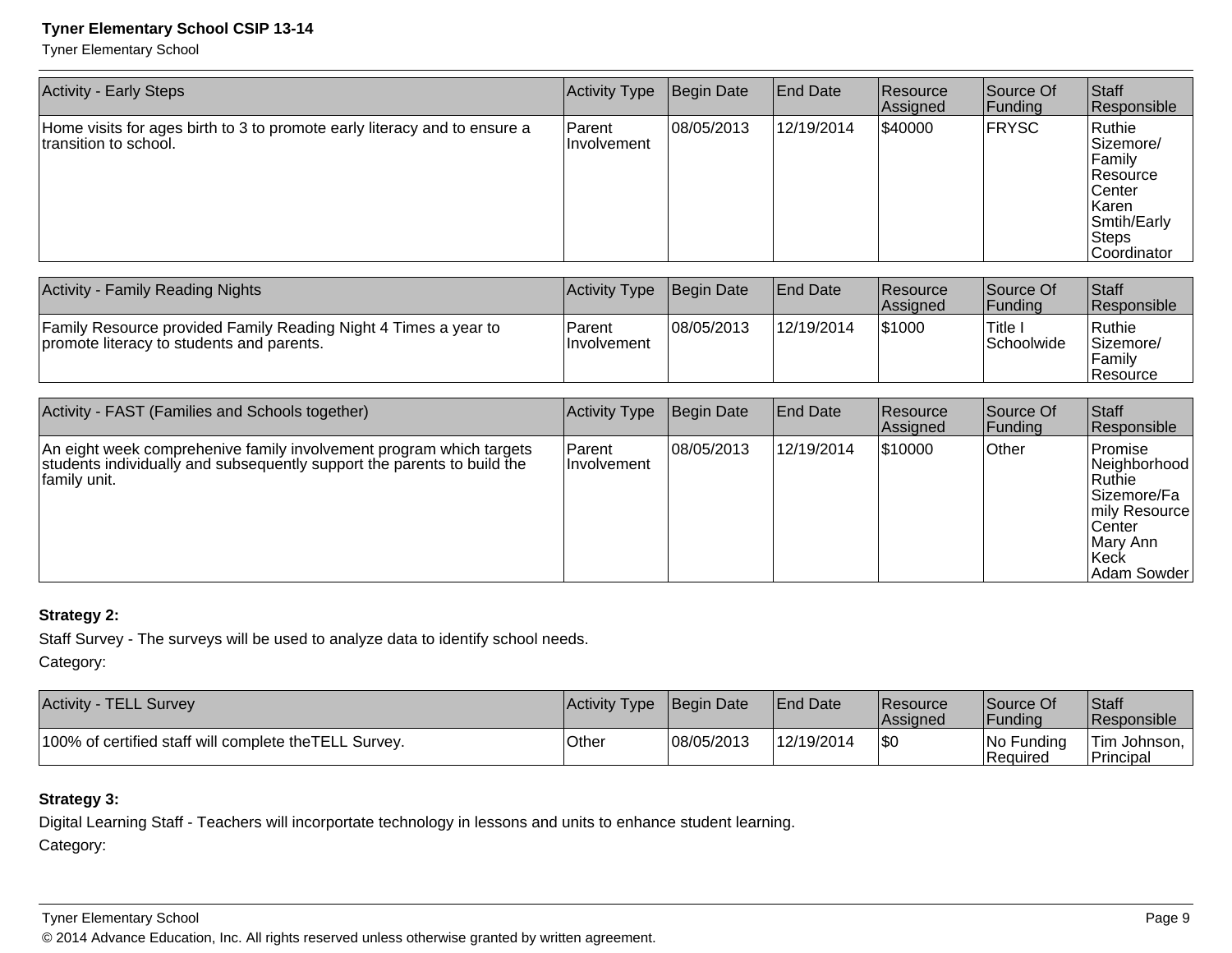Tyner Elementary School

| <b>Activity Type</b> | Begin Date | <b>End Date</b> | Resource<br>Assigned | Source Of<br> Funding  | Staff<br>Responsible                                          |
|----------------------|------------|-----------------|----------------------|------------------------|---------------------------------------------------------------|
| Technology           | 08/05/2013 | 12/19/2014      | l\$0                 | No Funding<br>Required | Tim Johnson;<br>Rhonda<br>Thompson                            |
| Activity Type        | Begin Date | <b>End Date</b> | Resource<br>Assigned | Source Of<br> Funding  | Staff<br>Responsible                                          |
| Technology           | 08/05/2013 | 12/19/2014      | \$0                  | No Funding<br>Required | Tim Johnson;<br>Rhonda<br>Thompson                            |
|                      |            |                 |                      |                        |                                                               |
| Activity Type        | Begin Date | <b>End Date</b> | Resource<br>Assigned | Source Of<br> Funding  | <b>S</b> taff<br>Responsible                                  |
| Technology           | 08/05/2013 | 12/19/2014      | \$0                  | No Funding<br>Required | Tim Johnson;<br>Rhonda<br>Thompson;<br><b>Certified Staff</b> |
|                      |            |                 |                      |                        |                                                               |

| Activity - 21st Century Learning                                                                      | Activity Type | Begin Date | <b>End Date</b> | <b>IResource</b><br><b>Assigned</b> | lSource Of<br> Fundina   | <b>Staff</b><br><b>Responsible</b>      |
|-------------------------------------------------------------------------------------------------------|---------------|------------|-----------------|-------------------------------------|--------------------------|-----------------------------------------|
| Teachers will provide students with lessons/activities to incoportate 21st<br>century learning skills | Technology    | 08/05/2013 | 112/11/2013     | I\$0                                | INo Fundina<br>'Required | Certified staff<br> Rhonda<br>lThompson |

### **Strategy 4:**

Safe Schools - All discipline will be entered in CIITS.

Category:

| Activity - KCID                                               | Activity Type                    | Begin Date | <b>End Date</b> | Resource<br><b>Assigned</b> | Source Of<br>Funding       | <b>Staff</b><br>Responsible                                              |
|---------------------------------------------------------------|----------------------------------|------------|-----------------|-----------------------------|----------------------------|--------------------------------------------------------------------------|
| Use KCID program to promote and reinforce postitive behavior. | Behavioral<br>Support<br>Program | 11/30/2012 | 11/29/2013      | 1\$0                        | $ No$ Funding<br> Reauired | Tim Johnson;<br>Melony<br><b>Vickers</b><br><b>Certified</b><br>Teachers |

| Activity - Safe Crisis Management Team                             | <b>Activity Type</b>             | Begin Date | <b>End Date</b> | <b>Resource</b><br>Assigned | Source Of<br> Funding | <b>Staff</b><br>Responsible                                                         |
|--------------------------------------------------------------------|----------------------------------|------------|-----------------|-----------------------------|-----------------------|-------------------------------------------------------------------------------------|
| The school staff has been trained on positive behavior techniques. | Behavioral<br>Support<br>Program | 08/05/2013 | 12/19/2014      | \$0                         | Safe Schools          | Tim Johnson<br><b>Clay Dalton</b><br>Betty Moore<br> John Johnson  <br>Sandra Smith |

Tyner Elementary School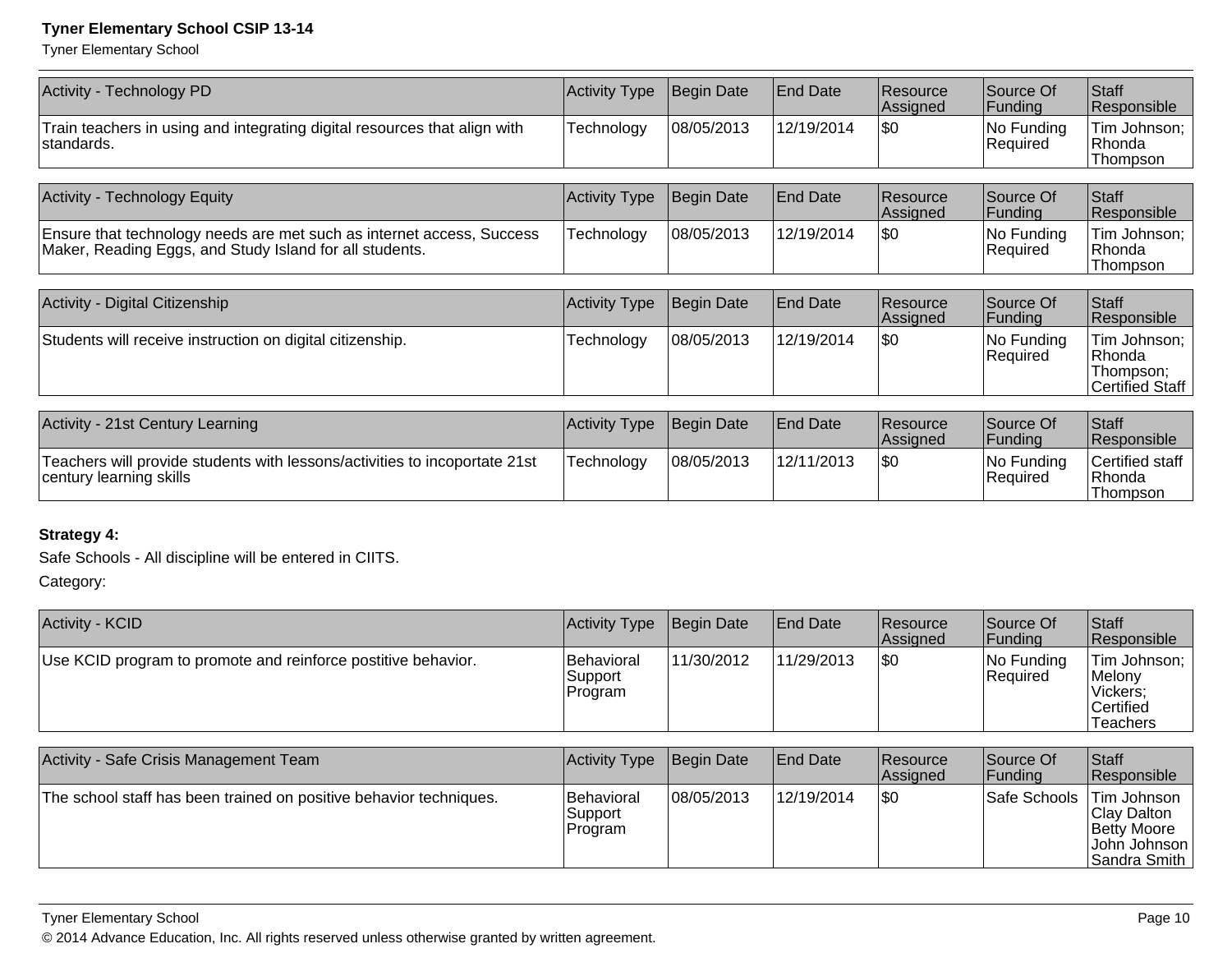Tyner Elementary School

#### **Strategy 5:**

Class Size Reduction - Class size will be reduced through Teacher Quality and Title I funds.

#### Category:

Research Cited: Use of Title II Funds for Class Size Reduction

The Class Size Reduction program came into being during the last term of President Clinton. With the passage of No Child Left Behind the Class Size Reduction

(CSR). The new program is Title II, Part A, Improving Teacher Quality State Grants.

The research indicates that if a child has a lower class size for EACH grade K through three the child learns more and scores higher on assessments. In fact, the higher achievement continues past the third grade (one study says to the 8th grade) even when class size goes back to larger classes after the 3rd grade.

The research indicates that if a child has a lower class size for EACH grade K through three the child learns more and scores higher on assessments. In fact, the higher achievement continues past the third grade (one study says to the 8th grade) even when class size goes back to larger classes after the 3rd grade.

| Activity - Class Size Reduction              | Activity Type Begin Date           |            | <b>IEnd Date</b> | Resource<br><b>Assigned</b> | Source Of<br> Fundina         | <b>Staff</b><br><b>Responsible</b>     |
|----------------------------------------------|------------------------------------|------------|------------------|-----------------------------|-------------------------------|----------------------------------------|
| Teachers will be hired to reduce class size. | l Academic<br>Support<br>l Program | 08/05/2013 | 12/19/2014       | \$150000                    | 'Title ∶<br><b>Schoolwide</b> | <sup>1</sup> Tim Johnson,<br>Principal |

#### **Strategy 6:**

Health and Wellness - The school has a health and wellness committee that analayzes the school data through the school health index recommended by the Center forDisease Control.

Category:

| Activity - Develop Health and Wellness Policy                  | <b>Activity Type</b>    | Begin Date | <b>End Date</b> | Resource<br>Assigned | Source Of<br> Funding | Staff<br>Responsible                                                            |
|----------------------------------------------------------------|-------------------------|------------|-----------------|----------------------|-----------------------|---------------------------------------------------------------------------------|
| Review current wellness policy and update the wellness policy. | Policy and<br>l Process | 08/05/2013 | 12/19/2014      | 1\$1000              | FRYSC                 | <b>Tim</b><br>Johnson/Princl<br>∣ipal<br>Ruthie<br> Sizemore/FR<br>John Johsnon |
| <b>Activity - Wellnes Wednesday</b>                            | Activity Type           | Begin Date | <b>End Date</b> | Resource<br>Assigned | Source Of<br> Funding | Staff<br>Responsible                                                            |

Tyner Elementary School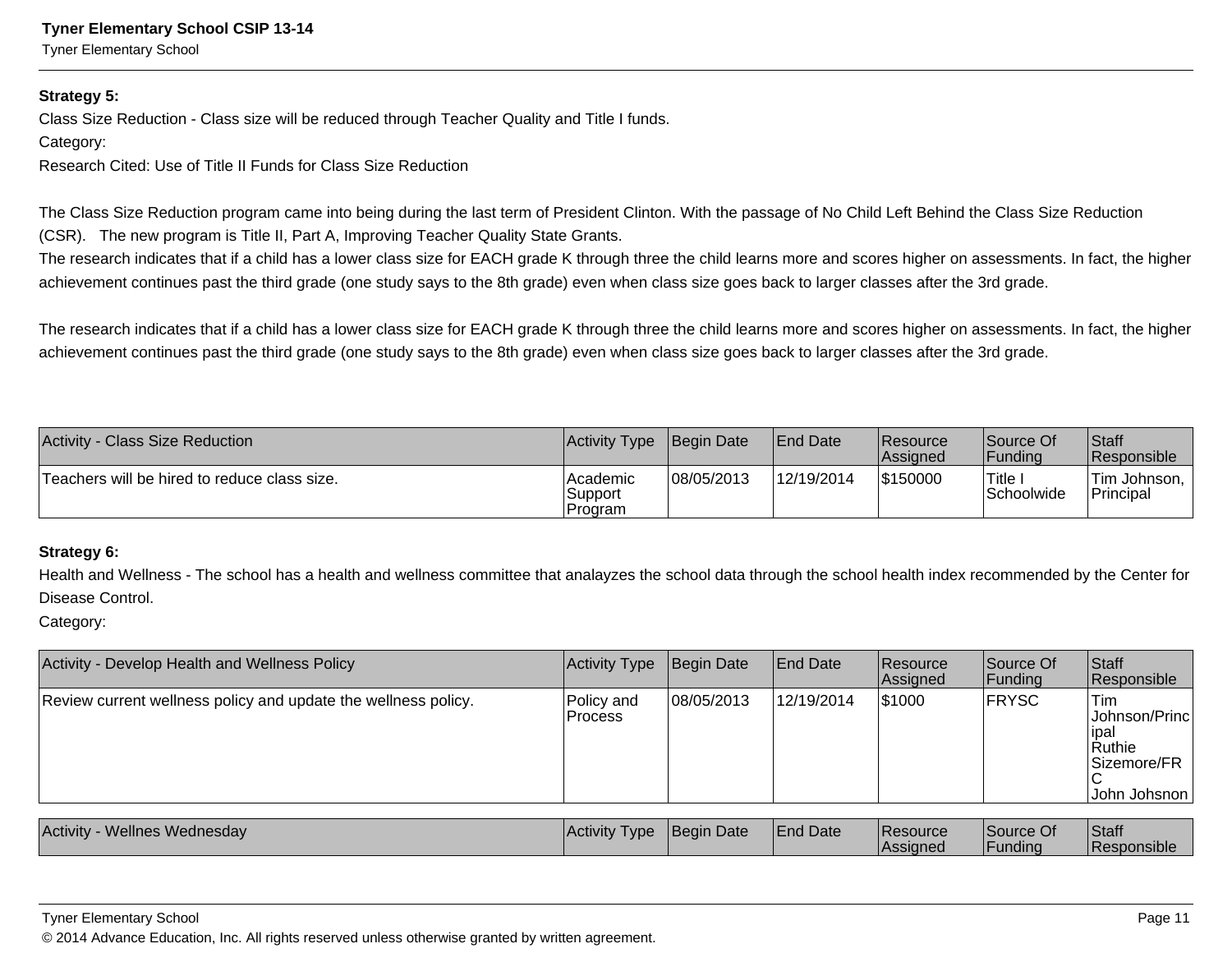Tyner Elementary School

| Each Wednesday students will participate in a school-wide health and<br> wellness activity | Academic<br>Support<br>Program | 12/18/2013 | 12/19/2014      | \$500                       | <b>Other</b>          | Kasey<br>Eversole/Heal<br>thy Choices<br> Coordinator |
|--------------------------------------------------------------------------------------------|--------------------------------|------------|-----------------|-----------------------------|-----------------------|-------------------------------------------------------|
| Activity - Brain Breaks                                                                    | Activity Type                  | Begin Date | <b>End Date</b> | <b>Resource</b><br>Assigned | Source Of<br> Funding | Staff<br>Responsible                                  |
| Each student (school-wide) will participate in Brain Breaks in the classroom Academic      | Support<br>Program             | 12/18/2013 | 12/19/2014      | 1\$0                        | Other                 | Adam Sowder<br> Certified<br>Teachers                 |

#### **Strategy 7:**

Curriculum and Instruction - Teachers will use differentiated instruction and researched based instructional strategies to deliver instruction to ALL students.Category:

| Activity - Differentiation                                                                              | <b>Activity Type</b>         | Begin Date | <b>End Date</b>  | Resource<br>Assigned | Source Of<br><b>Funding</b>   | <b>Staff</b><br>Responsible    |
|---------------------------------------------------------------------------------------------------------|------------------------------|------------|------------------|----------------------|-------------------------------|--------------------------------|
| Teachers will use differentiation to deliver instruction to ALL students.                               | Direct<br><b>Instruction</b> | 08/05/2013 | 12/19/2014       | \$0                  | No Funding<br><b>Required</b> | Tim Johnson<br>Certifed Staff  |
|                                                                                                         |                              |            |                  |                      |                               |                                |
| Activity - Researched Based Instructional Strategies                                                    | Activity Type                | Begin Date | <b>IEnd Date</b> | Resource<br>Assigned | Source Of<br> Funding         | <b>Staff</b><br>Responsible    |
| Teachers will use researched based instructional strategies to deliver<br>linstruction to ALL students. | Direct<br>Instruction        | 08/01/2013 | 12/19/2014       | <b>\$0</b>           | No Funding<br><b>Required</b> | Tim Johnson<br>Certified Staff |

#### **Strategy 8:**

Behavior Interventions - Teachers will provide students with a behavior intervention plan when needed.

Category:

| Activity - Behavior Intervention Plan                                                                     | Activity Type Begin Date          |            | <b>End Date</b> | <b>Resource</b><br><b>Assigned</b> | Source Of<br><b>IFundina</b> | <b>Staff</b><br>Responsible           |
|-----------------------------------------------------------------------------------------------------------|-----------------------------------|------------|-----------------|------------------------------------|------------------------------|---------------------------------------|
| Teachers will follow KYCID guidelines for behavior management and<br>create intervention plans as needed. | Behavioral<br>Support<br> Program | 08/05/2013 | 12/19/2014      | \$0                                | $ No$ Funding<br>lReauired   | <b>Tim Johnson</b><br>Certified Staff |

# **Goal 3: Increase Teacher capacity for implementation of TPGES to 100% by July 31, 2014.**

This plan includes progress notes which are at the very end of this document

#### **Measurable Objective 1:**

collaborate to provide professional learning opportunites to all teachers regarding the multiple measures of TPGES by 07/30/2014 as measured by the number of teachers who have engaged in TPGES professional learning opportunities during the 2013-2014 school year.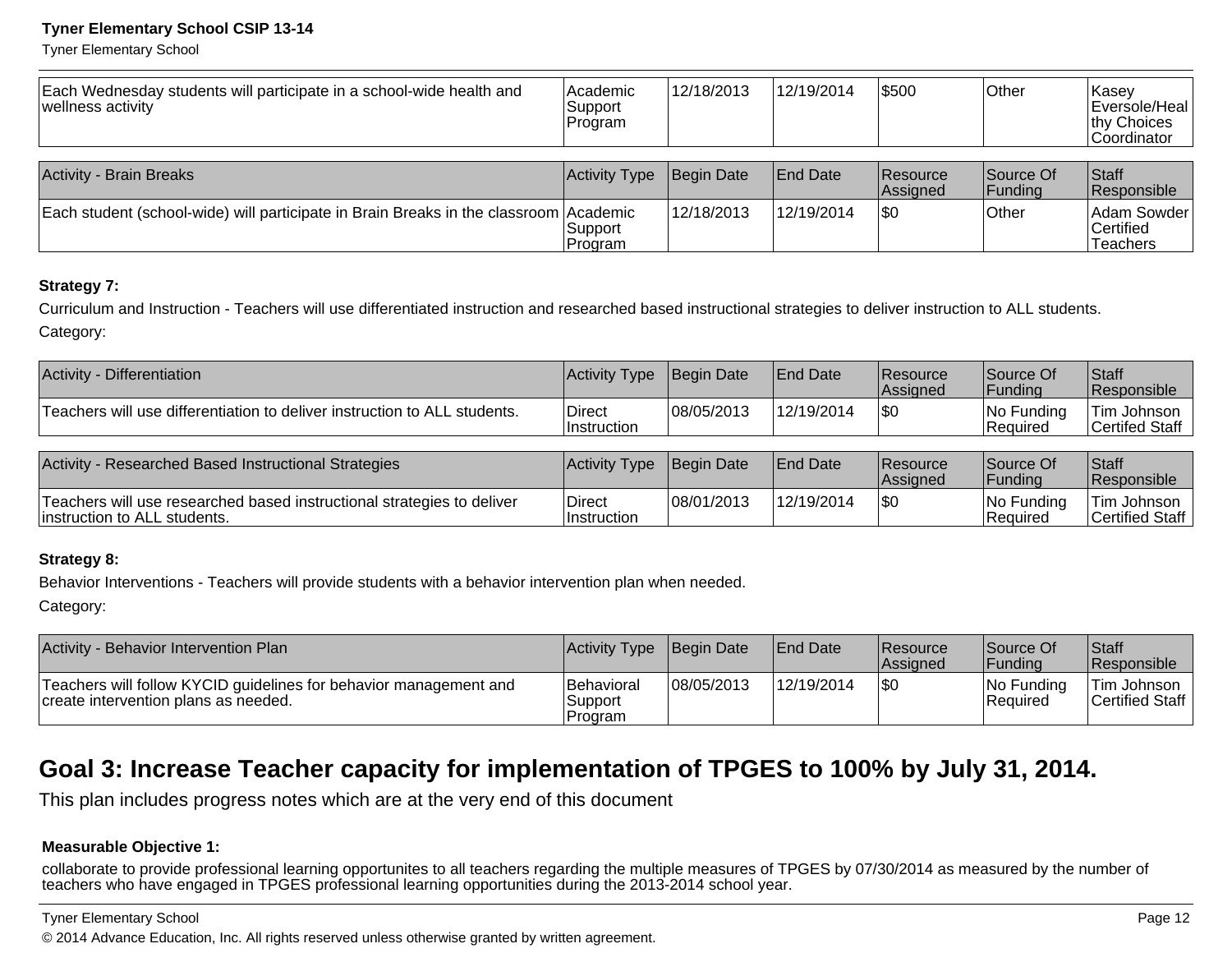Tyner Elementary School

#### **Strategy 1:**

PGES School Team - The team will be trained on the PGES and will help train other teachers.Conduct peer obeservations

Category:

| <b>Activity - PGES Training</b> | Activity Type            | Begin Date | <b>End Date</b> | <b>Resource</b><br>Assigned | Source Of<br> Funding            | Staff<br>Responsible                                                |
|---------------------------------|--------------------------|------------|-----------------|-----------------------------|----------------------------------|---------------------------------------------------------------------|
| <b>PD on the PGES</b>           | Professional<br>Learning | 06/02/2014 | 08/04/2014      | \$0                         | <sup>1</sup> Title<br>Schoolwide | Tim Johnson,<br>Principal<br> Shanta<br>IMadden, PD<br> Coordiantor |

| Activity - TPGES Guide Implementation                                                     | <b>Activity Type Begin Date</b> |             | <b>End Date</b> | Resource<br><b>Assigned</b> | <b>Source Of</b><br><b>Funding</b> | Staff<br>Responsible             |
|-------------------------------------------------------------------------------------------|---------------------------------|-------------|-----------------|-----------------------------|------------------------------------|----------------------------------|
| Princiapl will follow the TPGES timeline for orientation and implementation. Professional | Learning                        | 101/01/2014 | 05/31/2014      | \$0                         | District<br>Funding                | 'Tim<br> Johnson/Princ <br>lıpal |

# **Goal 4: Increase Principal capacity for implementation of PPGES to 100% by July 31, 2014.**

This plan includes progress notes which are at the very end of this document

#### **Measurable Objective 1:**

 collaborate to provide professioanl learning opportunites to all principal regarding the multiple measure of PPGES by 07/31/2014 as measured by the number of principals who have engaged in PPGES professional learning opportunites and demonstrated successful completion of the Teachscape proficiency system durin the2013-14 school year..

#### **Strategy 1:**

Teachscape Modules - He will use the module to to learn about PPGES

Category:

| Activity - Complete Teaching Module Activities | <b>Activity Type</b>        | Begin Date | <b>IEnd Date</b> | <b>Resource</b><br><b>Assigned</b> | Source Of<br> Funding | <b>Staff</b><br>Responsible                      |
|------------------------------------------------|-----------------------------|------------|------------------|------------------------------------|-----------------------|--------------------------------------------------|
| Complete the module                            | l Professional<br>ILearning | 07/01/2013 | 08/04/2014       | \$0                                | District<br>Funding   | Tim Johsnon<br>Elizabeth<br><i><b>Norris</b></i> |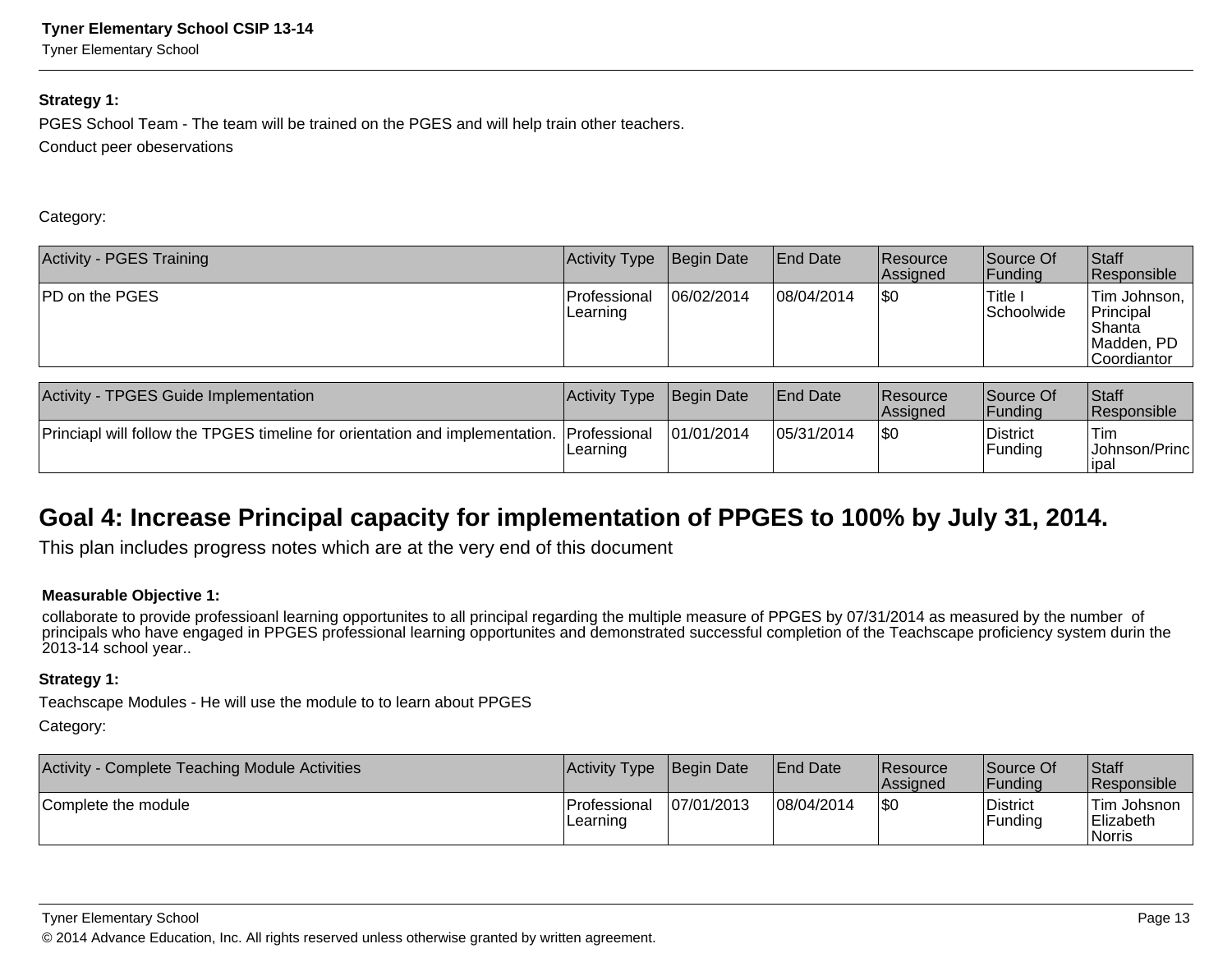Tyner Elementary School

| Activity - Distrtict Principal Professional Learning Community | <b>Activity Type</b>     | Begin Date  | <b>End Date</b> | <b>Resource</b><br>Assigned | Source Of<br> Funding | Staff<br>Responsible                      |
|----------------------------------------------------------------|--------------------------|-------------|-----------------|-----------------------------|-----------------------|-------------------------------------------|
| Distrcit principals meet to work on PPGES.                     | Professional<br>Learning | 107/01/2013 | 12/19/2014      | \$0                         | District<br>Funding   | Elizabeth<br><i>Norris</i><br>Tim Johnson |
| Activity - KLA                                                 | <b>Activity Type</b>     | Begin Date  | <b>End Date</b> | <b>Resource</b><br>Assigned | Source Of<br>Funding  | Staff<br>Responsible                      |
| Principal Participates in KLA activities focusing on PPGES.    | Professional<br>Learning | 108/01/2013 | 107/31/2014     | \$0                         | District<br>Funding   | Elizabeth<br>∣Norris<br>Tim Johnson       |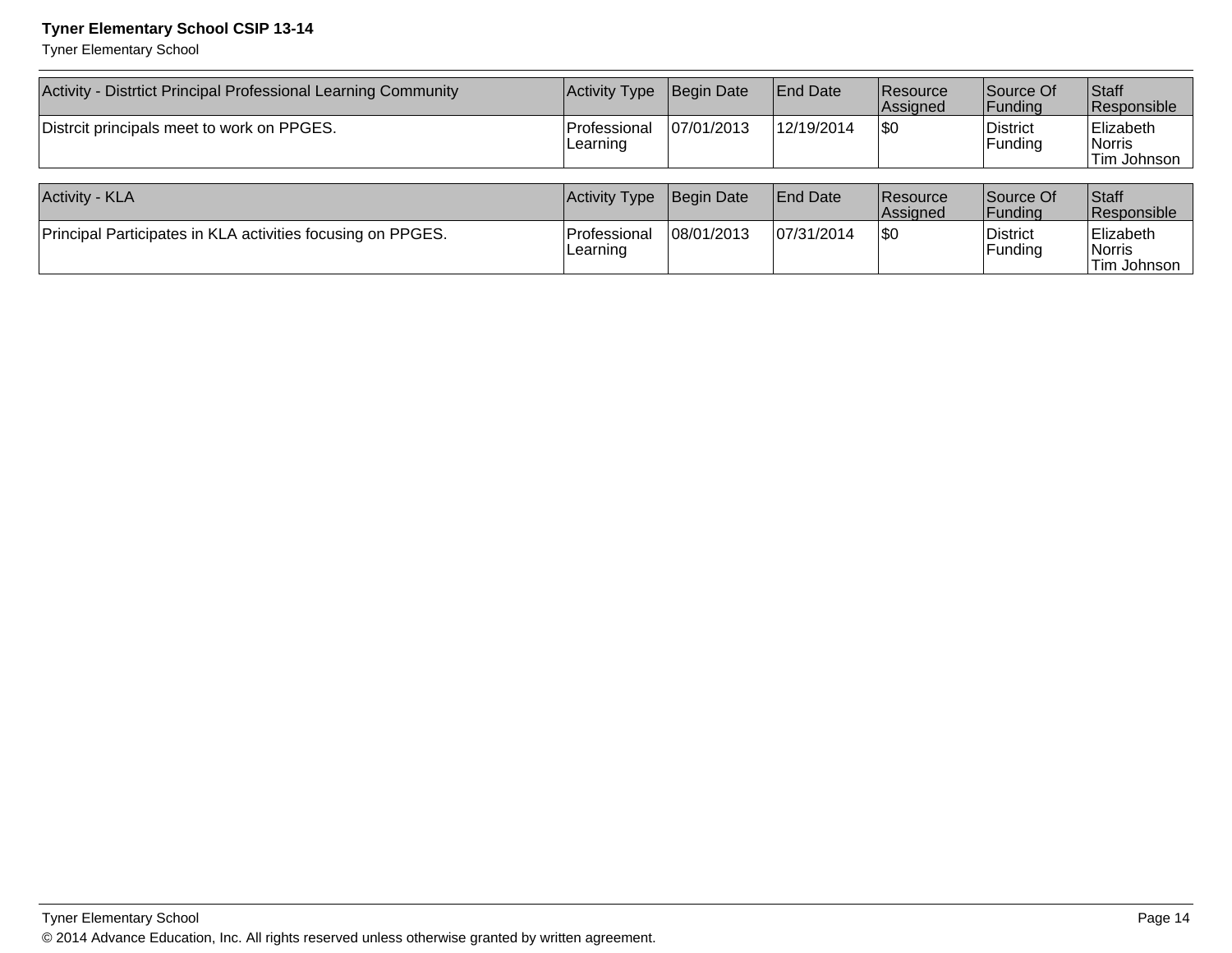# **Activity Summary by Funding Source**

#### **Below is a breakdown of your activities by funding source**

#### **No Funding Required**

| <b>Activity Name</b>          | <b>Activity Description</b>                                                                                                | <b>Activity Type</b>                  | Begin Date | <b>End Date</b> | Resource<br>Assigned | <b>Staff</b><br>Responsible                                                                                    |
|-------------------------------|----------------------------------------------------------------------------------------------------------------------------|---------------------------------------|------------|-----------------|----------------------|----------------------------------------------------------------------------------------------------------------|
| CCST                          | Review Curriculum maps and  *The team will meet with teachers to review curriculum<br>maps and make necessary adjustments. | Academic<br>Support<br>Program        | 01/15/2013 | 12/19/2014      | \$0                  | Tim Johnson,<br>Principal<br>Melony<br>Vickers,<br>Counselor<br><b>Teachers</b>                                |
| <b>Classroom Observations</b> | Teachers will be observed to ensure that best practices are<br>being used in grades K-5.                                   | <b>Academic</b><br>Support<br>Program | 08/05/2013 | 12/19/2014      | \$0                  | Tim Johnson,<br>Principal<br><b>District</b><br>Walkthrough<br>Team<br><b>PGES Peer</b><br><b>Observations</b> |
| School Intervention Team      | Establish a school intervention team who looks at academic Academic<br>and behavioral data for the school.                 | Support<br>Program                    | 08/05/2013 | 12/19/2014      | \$0                  | Tim Johnson,<br>Principal<br>Angie Carroll<br>Melanie<br><b>Vickers</b><br>Tina Huff                           |
| <b>RTI Placement</b>          | Identify and place students in appropriate RTI tiers and<br>revise Tiers 3 times a year                                    | Academic<br>Support<br>Program        | 08/05/2013 | 12/19/2014      | \$0                  | Tim Johnson,<br>Principal;<br>Melony<br>Vickers,<br>Guidance<br>Counselor:<br><b>Certified Staff</b>           |
| Digital Citizenship           | Students will receive instruction on digital citizenship.                                                                  | Technology                            | 08/05/2013 | 12/19/2014      | \$0                  | Tim Johnson;<br>Rhonda<br>Thompson;<br><b>Certified Staff</b>                                                  |
| <b>Teacher PD Survey</b>      | Teachers will take a Professional development survey. PD<br>will be planned based on survey.                               | Professional<br>Learning              | 12/16/2013 | 05/30/2014      | \$0                  | Professional<br>Development<br>Coordinator,<br>Shanta<br>Madden                                                |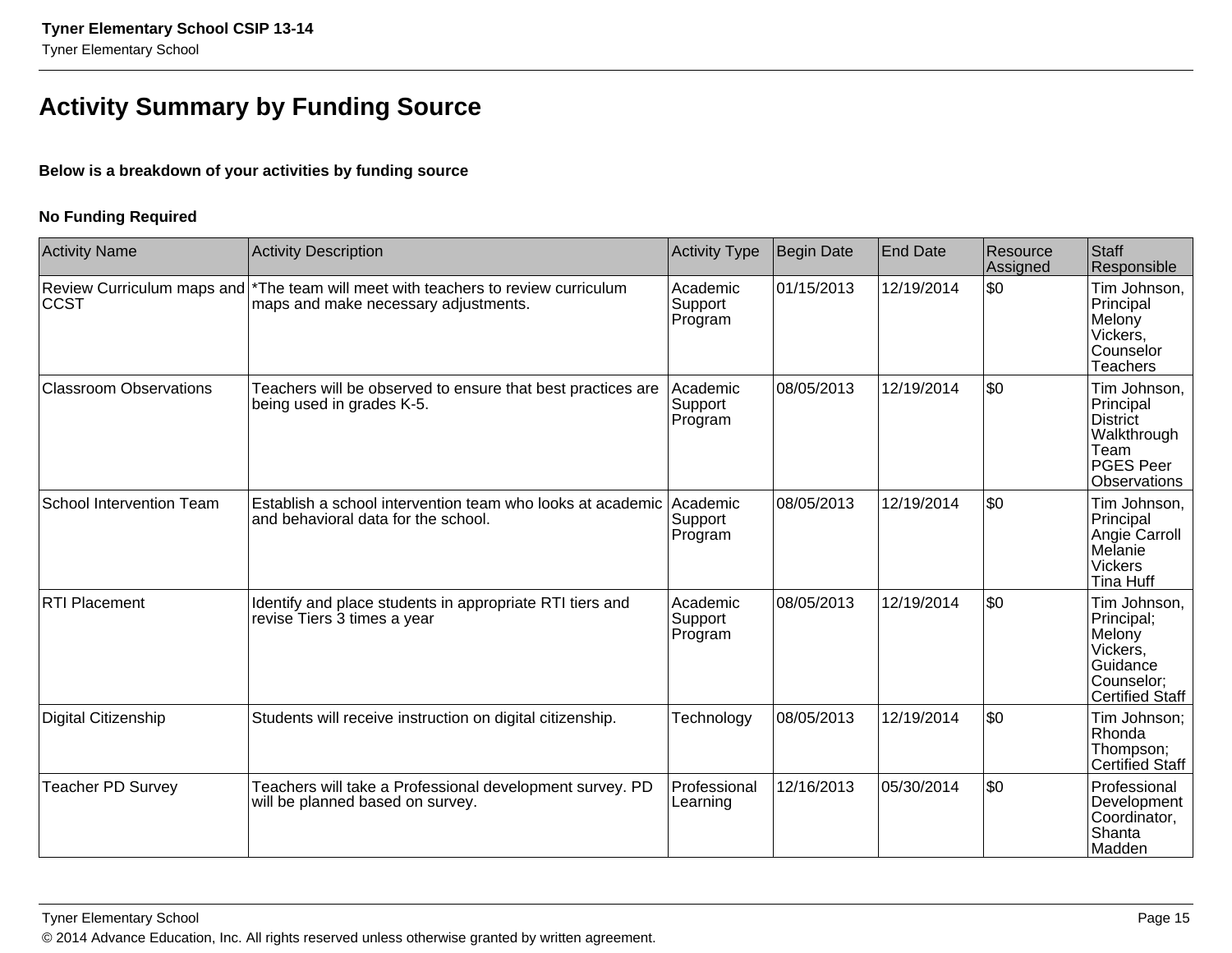Tyner Elementary School

| <b>Technology PD</b>                                       | Train teachers in using and integrating digital resources that Technology<br>align with standards.                                                                                                                                                                                                                                                                                                                                                                                                                                                                                                                     |                                | 08/05/2013 | 12/19/2014 | \$0                                   | Tim Johnson;<br>Rhonda<br>Thompson                                                                                                                                                                |
|------------------------------------------------------------|------------------------------------------------------------------------------------------------------------------------------------------------------------------------------------------------------------------------------------------------------------------------------------------------------------------------------------------------------------------------------------------------------------------------------------------------------------------------------------------------------------------------------------------------------------------------------------------------------------------------|--------------------------------|------------|------------|---------------------------------------|---------------------------------------------------------------------------------------------------------------------------------------------------------------------------------------------------|
| Data Analysis                                              | All staff will meet to analyze assessments such as KPREP,<br>Thinklink, STAR, and unit assessments to determine areas<br>of weaknesses, identify curriculum gaps, and create next<br>steps in order for students to master ccss.                                                                                                                                                                                                                                                                                                                                                                                       | Other                          | 08/04/2013 | 12/19/2014 | \$0                                   | Tim Johnson<br>Melony<br>Vickers<br>Staff                                                                                                                                                         |
| Parental Involvement                                       | Parent<br>Open House, School-wide functions such as Christmas<br>Programs. service learning projects, Backpack clud<br>Involvement<br>fundraiser, Early Steps monthly Parent meetings, Save the<br>children activities (Reading Rocks), Home visits through<br>Early Steps to School Success, Part -time Parent<br>Engagement Specialist, Family Reading Night (4 per year),<br>FAST (families and schools together), Raising a Reader<br>Program (Parents are encouraged to read to children at<br>home)<br>Teachers will follow KYCID guidelines for behavior<br>management and create intervention plans as needed. |                                | 08/05/2013 | 12/19/2014 | \$0                                   | Tim Johnson,<br>Principal<br>Family<br>Resource<br>Center/Ruthie<br>Sizemore<br>Karen Smith<br>Preschool<br>Staff<br>Andea Martin<br>(Parent<br>Engagement<br>Specialist)<br>∣/VISTA<br>volunteer |
| Behavior Intervention Plan                                 | Behavioral<br>Support<br>Program                                                                                                                                                                                                                                                                                                                                                                                                                                                                                                                                                                                       | 08/05/2013                     | 12/19/2014 | \$0        | Tim Johnson<br><b>Certified Staff</b> |                                                                                                                                                                                                   |
| <b>Transition Data</b>                                     | Gather any transition data from EC providers to get to know<br>incoming Pre-School-Kindergarten students.                                                                                                                                                                                                                                                                                                                                                                                                                                                                                                              |                                | 08/05/2013 | 12/19/2014 | \$0                                   | Family<br>Resource<br>Center;<br>Paulette<br>Vaughn<br>Karen Smith<br>Preschool<br><b>Teachers</b>                                                                                                |
| Differentiation                                            | Teachers will use differentiation to deliver instruction to ALL<br>students.                                                                                                                                                                                                                                                                                                                                                                                                                                                                                                                                           | Direct<br>Instruction          | 08/05/2013 | 12/19/2014 | \$0                                   | Tim Johnson<br>Certifed Staff                                                                                                                                                                     |
| Program Review Team                                        | The school program review team reviews evidence team to<br>inform, review, and monitor program review lessons.                                                                                                                                                                                                                                                                                                                                                                                                                                                                                                         | Academic<br>Support<br>Program | 08/05/2013 | 12/19/2014 | \$0                                   | Tim Johnson,<br>Principal<br>Program<br>Reveiw Team                                                                                                                                               |
| <b>Literacy Gaps</b>                                       | Literacy Team will analyze and identify performance gaps in<br>KPREP to determine professional development needed for<br>instructional improvements.                                                                                                                                                                                                                                                                                                                                                                                                                                                                   | Academic<br>Support<br>Program | 09/30/2013 | 11/29/2013 | \$0                                   | Tim Johnson,<br>Principal<br>Literacy Team                                                                                                                                                        |
| <b>Researched Based</b><br><b>Instructional Strategies</b> | Teachers will use researched based instructional strategies<br>to deliver instruction to ALL students.                                                                                                                                                                                                                                                                                                                                                                                                                                                                                                                 | Direct<br>Instruction          | 08/01/2013 | 12/19/2014 | \$0                                   | Tim Johnson<br>Certified Staff                                                                                                                                                                    |
| <b>Program Reviews</b>                                     | Develop curriculum maps and integrate lessons for arts and Academic<br>humanities, vocational, and practical living that meet the<br>program review proficient standards across the curriculum.                                                                                                                                                                                                                                                                                                                                                                                                                        | Support<br>Program             | 08/05/2013 | 12/19/2014 | \$0                                   | Tim Johnson,<br>Principal<br>Program<br>Review Team<br>All teachers                                                                                                                               |

Tyner Elementary School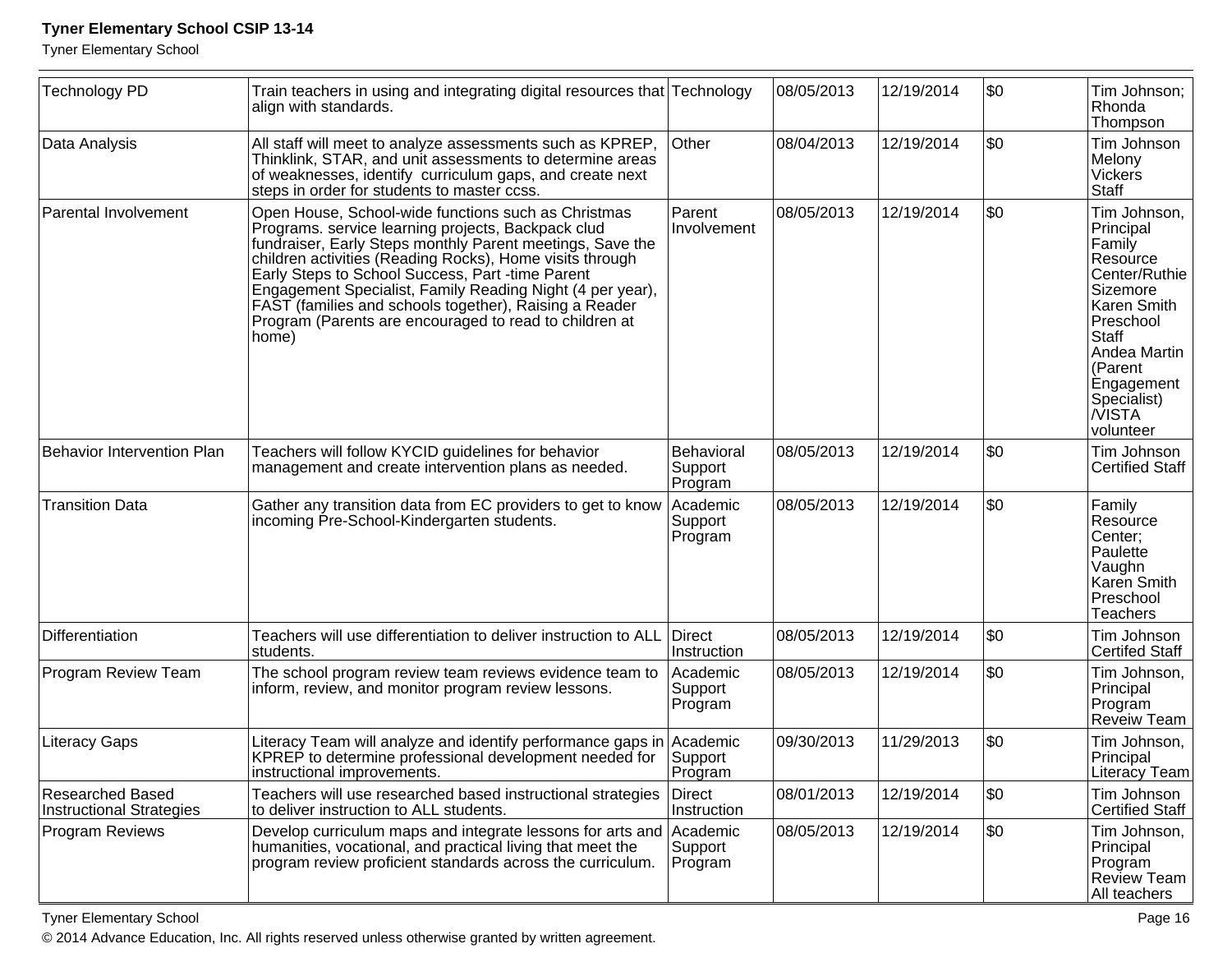Tyner Elementary School

| Math Team                              | Develop and analyze student learning based on a variety of<br>assessments and make necessary adjustments to<br>instruction and curriculum as needed                             | Academic<br>Support<br>Program   | 08/05/2013 | 11/29/2013   | \$0 | Tim Johnson,<br>Principal<br>Math Team                            |
|----------------------------------------|---------------------------------------------------------------------------------------------------------------------------------------------------------------------------------|----------------------------------|------------|--------------|-----|-------------------------------------------------------------------|
| KCID                                   | Use KCID program to promote and reinforce postitive<br>behavior.                                                                                                                | Behavioral<br>Support<br>Program | 11/30/2012 | 11/29/2013   | \$0 | Tim Johnson;<br>Melony<br>Vickers:<br>Certified<br>Teachers       |
| PD 360                                 | PD 360 will be used to provide Professional development of Professional<br>the areas of curriculum, assessment, and instruction.                                                | Learning                         | 08/05/2013 | 12/19/2014   | \$0 | Professional<br>Development<br>Coordinator,<br>Shanta<br>Madden   |
| <b>Technology Equity</b>               | Ensure that technology needs are met such as internet<br>access, Success Maker, Reading Eggs, and Study Island<br>for all students.                                             | Technology                       | 08/05/2013 | 12/19/2014   | \$0 | Tim Johnson;<br>Rhonda<br>Thompson                                |
| Program Review Curriculum<br>Documents | Program Review Team will create curriculum docuements<br>for Arts/Humanities and Practical Living.                                                                              | Policy and<br>Process            | 01/01/2014 | 12/19/2014   | \$0 | Program<br>Review Team<br>Tim Johnson                             |
| 21st Century Learning                  | Teachers will provide students with lessons/activities to<br>incoportate 21st century learning skills                                                                           | Technology                       | 08/05/2013 | 12/11/2013   | \$0 | Certified staff<br>Rhonda<br>Thompson                             |
| <b>TELL Survey</b>                     | 100% of certified staff will complete the TELL Survey.                                                                                                                          | Other                            | 08/05/2013 | 12/19/2014   | \$0 | Tim Johnson,<br>Principal                                         |
| Develop literacy team                  | The literacy team will analyze, and implement writing<br>policies, writing for program reviews, and literacy plans.                                                             | Academic<br>Support<br>Program   | 08/05/2013 | 12/19/2014   | \$0 | Tim Johnson,<br>Principal<br>Writing Team                         |
| <b>Develop Assessments</b>             | Teachers will develop different types of assessments to use<br>before, during, and after instruction.                                                                           | Direct<br>Instruction            | 08/04/2013 | 12/19/2014   | \$0 | Tim Johnson<br>Melony<br><b>Vickers</b><br><b>Certified Staff</b> |
| <b>PLC</b>                             | PLC's will develop plans to address gaps in instruction or<br>learner needs based on CCST and Thinklink Scores, STAR, Support<br>and other summative and formative assessments. | Academic<br>Program              | 08/05/2013 | 12/19/2014   | \$0 | Tim Johnson,<br>Principal;<br><b>Certified Staff</b>              |
| Unit Development                       | Teachers will develop academic units in reading and math<br>aligned with new reading and Math series.                                                                           | Academic<br>Support<br>Program   | 08/22/2013 | 06/30/2014   | \$0 | <b>Teachers</b><br>Tim Johnson                                    |
|                                        |                                                                                                                                                                                 |                                  |            | <b>Total</b> | \$0 |                                                                   |

### **District Funding**

| <b>Activity Name</b> | Activity Description                                                     | <b>Activity Type</b> | Begin Date | <b>End Date</b> | <b>Resource</b><br><b>Assigned</b> | Staff<br><b>Responsible</b>         |
|----------------------|--------------------------------------------------------------------------|----------------------|------------|-----------------|------------------------------------|-------------------------------------|
| KLA                  | Principal Participates in KLA activities focusing on PPGES. Professional | Learning             | 08/01/2013 | 07/31/2014      | \$0                                | Elizabeth<br>Norris<br>'Tim Johnson |

#### Tyner Elementary School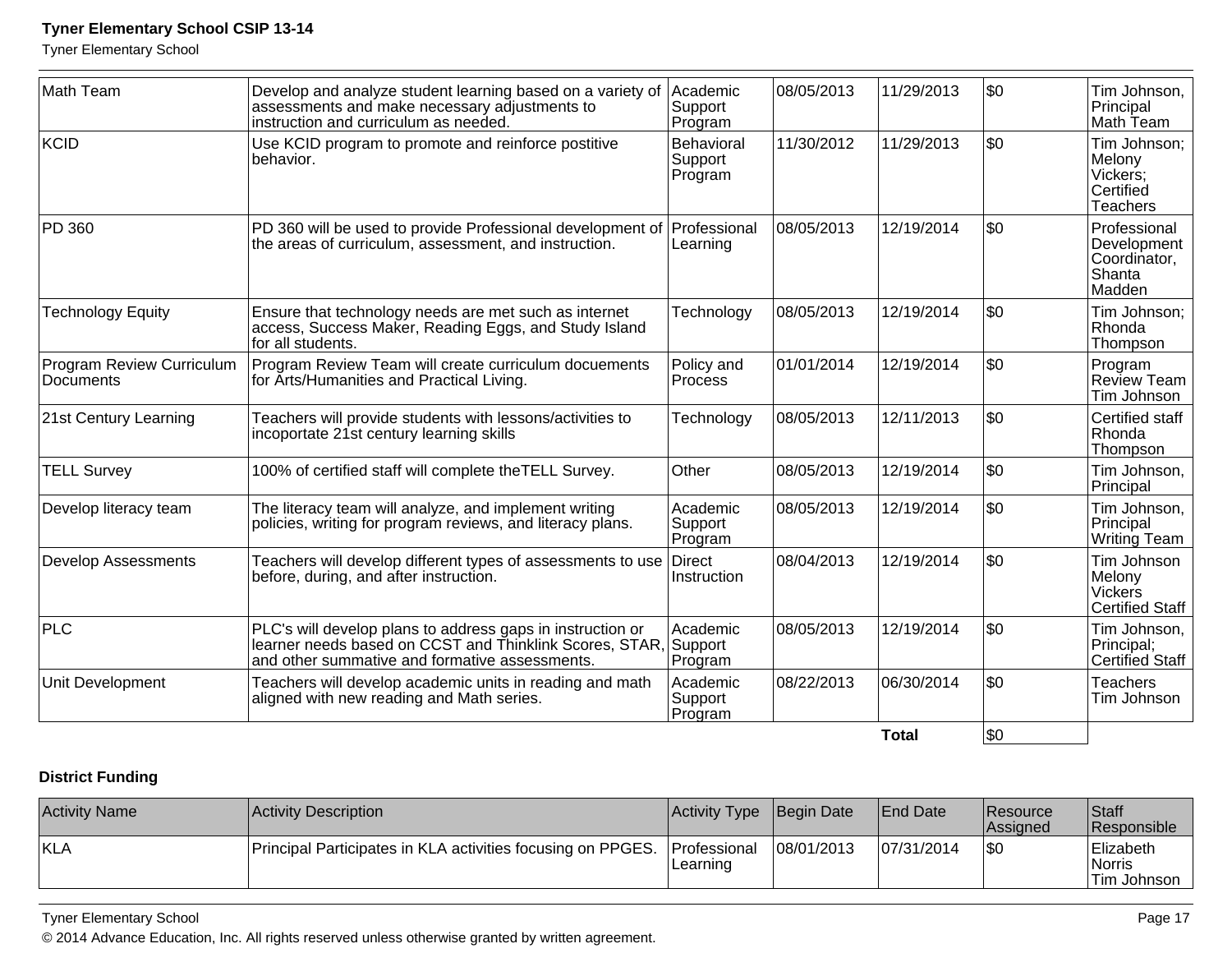Tyner Elementary School

| Complete Teaching Module<br><b>Activities</b>             | Complete the module                                                              | l Professional<br>ILearning     | 107/01/2013 | 108/04/2014 | \$0 | Tim Johsnon<br>Elizabeth<br><i><b>Norris</b></i> |
|-----------------------------------------------------------|----------------------------------------------------------------------------------|---------------------------------|-------------|-------------|-----|--------------------------------------------------|
| <b>TPGES Guide</b><br><b>Implementation</b>               | Princiapl will follow the TPGES timeline for orientation and<br>limplementation. | <b>Professional</b><br>Learning | 101/01/2014 | 105/31/2014 | \$0 | Tim<br> Johnson/Princ <br>lipal                  |
| Distrtict Principal<br>Professional Learning<br>Community | Distrcit principals meet to work on PPGES.                                       | l Professional<br>Learning      | 107/01/2013 | 12/19/2014  | \$0 | Elizabeth<br>∣Norris<br>Tim Johnson              |
|                                                           |                                                                                  |                                 |             | Total       | \$0 |                                                  |

#### **Other**

| <b>Activity Name</b>                           | <b>Activity Description</b>                                                                                                                                                                    | <b>Activity Type</b>             | Begin Date | <b>End Date</b> | Resource<br>Assigned | Staff<br>Responsible                                                                                                           |
|------------------------------------------------|------------------------------------------------------------------------------------------------------------------------------------------------------------------------------------------------|----------------------------------|------------|-----------------|----------------------|--------------------------------------------------------------------------------------------------------------------------------|
| Kindergarten Assessment                        | Assess all Kindergarteners at school entry with<br>(BRIGANCE) screener to establish entry level.                                                                                               | l Academic<br>Support<br>Program | 08/05/2013 | 09/30/2014      | \$5000               | <b>Certified Staff:</b><br>Melony<br>Vickers,<br>Guidance<br>Counselor                                                         |
| <b>Brain Breaks</b>                            | Each student (school-wide) will participate in Brain Breaks<br>in the classroom                                                                                                                | Academic<br>Support<br>Program   | 12/18/2013 | 12/19/2014      | \$0                  | Adam Sowder<br>Certified<br><b>Teachers</b>                                                                                    |
| <b>Program Review PD</b>                       | Provide information to teachers on how to develop high<br>quality instructional activities, examine rubric used in<br>program review, and analyze program review data.                         | Academic<br>Support<br>Program   | 08/04/2013 | 12/19/2014      | \$5000               | Keith Lakes/<br>Rhonda<br>Thompson<br>Catherine<br>Rubin/ Artful<br>Reading/<br>Lauren<br>Binghamn/<br>Promise<br>Neighborhood |
| <b>FAST (Families and Schools</b><br>together) | <b>Parent</b><br>An eight week comprehenive family involvement program<br>which targets students individually and subsequently<br>Involvement<br>support the parents to build the family unit. |                                  | 08/05/2013 | 12/19/2014      | \$10000              | Promise<br>Neighborhood<br><b>Ruthie</b><br>Sizemore/Fa<br>mily Resource<br>Center<br>Mary Ann<br>Keck<br>Adam Sowder          |
| <b>RTI Resources</b>                           | Resources at school level will be used to place and<br>schedule students for RTI services. Example: Tier<br>1/classroom, Tier 2/ Save the Children, Tier 3/ Small group<br>Classroom           | lAcademic<br>Support<br>Program  | 08/05/2013 | 12/19/2014      | \$40000              | Tim Johnson,<br>Principal;<br>Jennifer<br>Morgan,<br>Ruthie<br>Sizemore                                                        |

Tyner Elementary Schooll and the contract of the contract of the contract of the contract of the contract of the contract of the contract of the contract of the contract of the contract of the contract of the contract of the contract of the cont © 2014 Advance Education, Inc. All rights reserved unless otherwise granted by written agreement.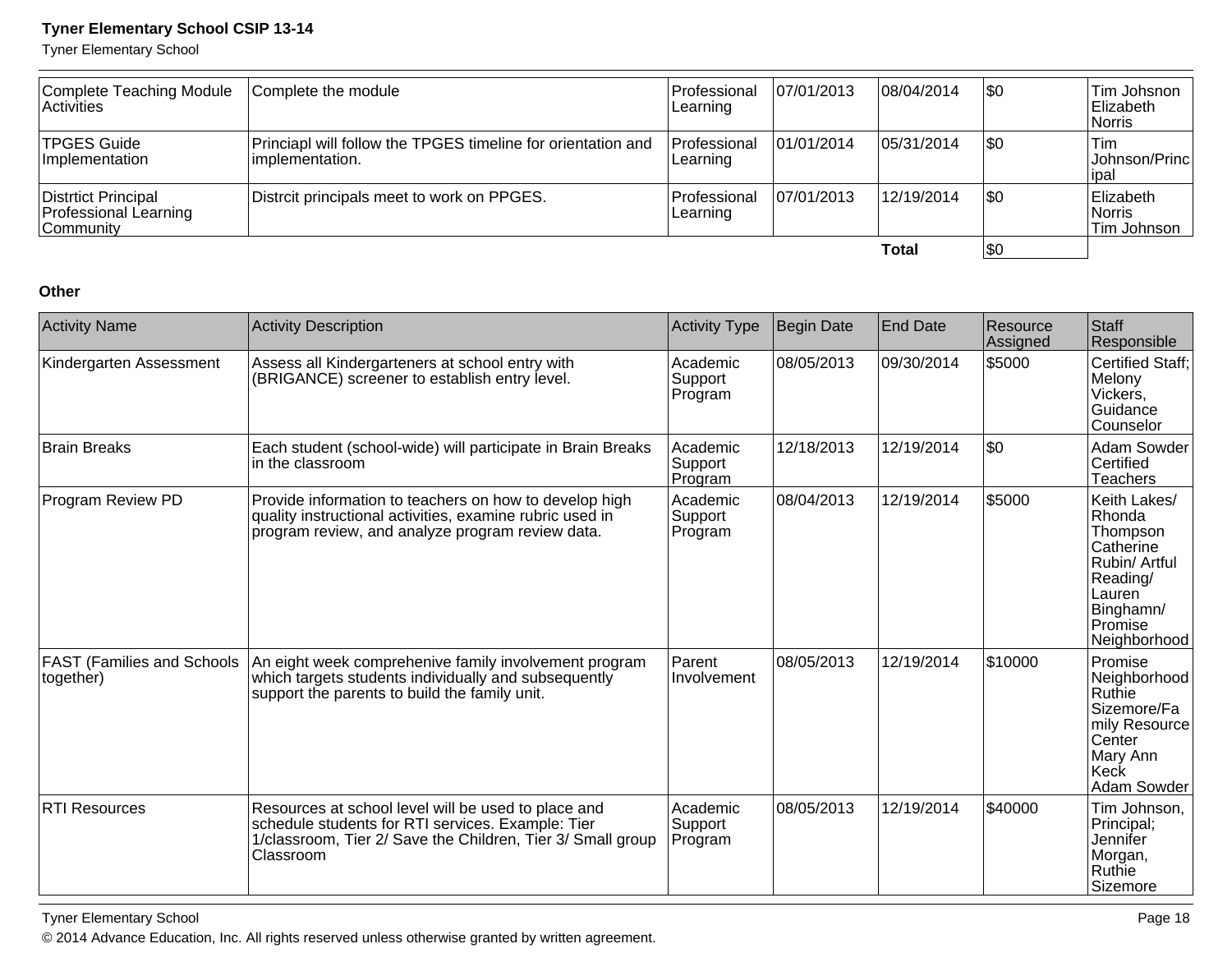Tyner Elementary School

| <b>Wellnes Wednesday</b>                     | Each Wednesday students will participate in a school-wide<br>health and wellness activity                                                                                                                      | Academic<br> Support_<br>Program | 12/18/2013 | 12/19/2014 | \$500    | Kasey<br>Eversole/Heal<br>thy Choices<br>Coordinator                                                                   |
|----------------------------------------------|----------------------------------------------------------------------------------------------------------------------------------------------------------------------------------------------------------------|----------------------------------|------------|------------|----------|------------------------------------------------------------------------------------------------------------------------|
| Identify Early Childhood<br><b>Providers</b> | Use Pre-School, Head Start, First Step, Hands, Early Steps   Academic<br>to School Success, Tyner FRC and other community<br>resources will be used to provide services for children ages Program<br>lbirth-6. | Support                          | 08/05/2013 | 12/19/2014 | \$50000  | Family<br><b>Resource</b><br>lCenter<br>Karen Smith<br><b>Early Steps</b><br>Paulette<br>Vaughn<br>l Coreen<br>∣Brewer |
|                                              |                                                                                                                                                                                                                |                                  |            | Total      | \$110500 |                                                                                                                        |

#### **Safe Schools**

| <b>Activity Name</b>           | Activity Description                                                   | Activity Type                              | Begin Date | <b>End Date</b> | <b>Resource</b><br><b>Assigned</b> | <b>Staff</b><br>Responsible                                               |
|--------------------------------|------------------------------------------------------------------------|--------------------------------------------|------------|-----------------|------------------------------------|---------------------------------------------------------------------------|
| Safe Crisis Management<br>Team | The school staff has been trained on positive behavior<br>Itechniques. | <b>Behavioral</b><br> Support_<br> Program | 08/05/2013 | 12/19/2014      | \$0                                | Tim Johnson<br>Clay Dalton<br>Betty Moore<br>John Johnson<br>Sandra Smith |
|                                |                                                                        |                                            |            | <b>Total</b>    | \$0                                |                                                                           |

#### **FRYSC**

| <b>Activity Name</b>                         | <b>Activity Description</b>                                                                        | <b>Activity Type</b>         | Begin Date | <b>End Date</b> | Resource<br>Assigned | Staff<br>Responsible                                                                                          |
|----------------------------------------------|----------------------------------------------------------------------------------------------------|------------------------------|------------|-----------------|----------------------|---------------------------------------------------------------------------------------------------------------|
| Develop Health and<br><b>Wellness Policy</b> | Review current wellness policy and update the wellness<br>policy.                                  | Policy and<br><b>Process</b> | 08/05/2013 | 12/19/2014      | \$1000               | Tim<br><b>Johnson/Princ</b><br>∣ipal<br>Ruthie<br>Sizemore/FR<br>C<br>John Johsnon                            |
| <b>Early Steps</b>                           | Home visits for ages birth to 3 to promote early literacy and<br>to ensure a transition to school. | Parent<br>Involvement        | 08/05/2013 | 12/19/2014      | \$40000              | Ruthie<br>Sizemore/<br>Family<br><b>Resource</b><br>Center<br> Karen <br>Smtih/Early<br>Steps<br>ICoordinator |
|                                              |                                                                                                    |                              |            | <b>Total</b>    | \$41000              |                                                                                                               |

Tyner Elementary Schooll and the contract of the contract of the contract of the contract of the contract of the contract of the contract of the contract of the contract of the contract of the contract of the contract of the contract of the cont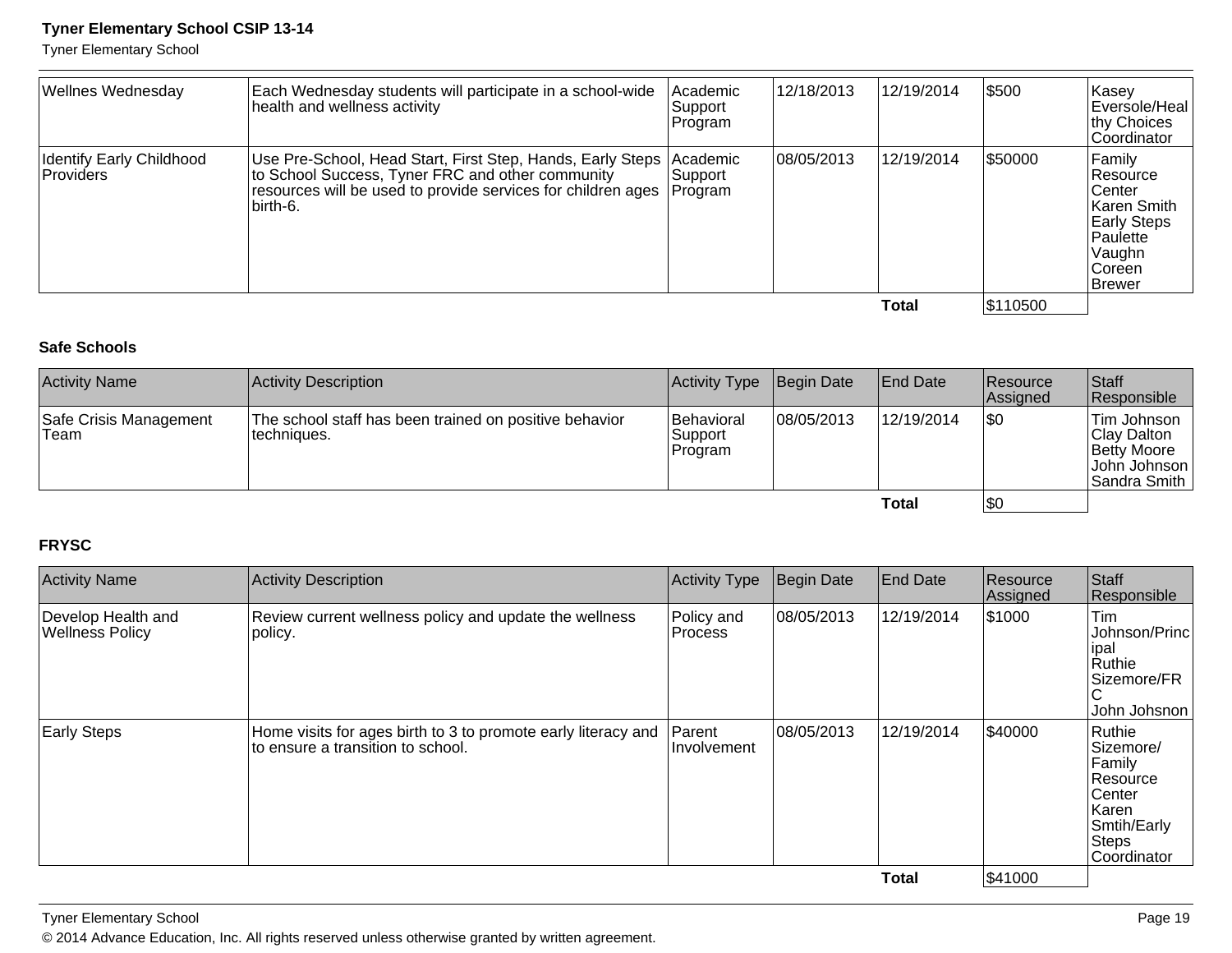Tyner Elementary School

#### **Title I Schoolwide**

| <b>Activity Name</b>         | <b>Activity Description</b>                                                                                  | <b>Activity Type</b>           | <b>Begin Date</b> | End Date    | Resource<br>Assigned | Staff<br>Responsible                                                    |
|------------------------------|--------------------------------------------------------------------------------------------------------------|--------------------------------|-------------------|-------------|----------------------|-------------------------------------------------------------------------|
| <b>Family Reading Nights</b> | Family Resource provided Family Reading Night 4 Times a<br>year to promote literacy to students and parents. | <b>Parent</b><br>I Involvement | 08/05/2013        | 12/19/2014  | \$1000               | Ruthie<br>Sizemore/<br>Family<br> Resource                              |
| <b>Class Size Reduction</b>  | Teachers will be hired to reduce class size.                                                                 | Academic<br>Support<br>Program | 08/05/2013        | 12/19/2014  | \$150000             | Tim Johnson,<br>Principal                                               |
| <b>SMART Goals</b>           | Teachers will learn to write SMART Goals cross-curricular.                                                   | Professional<br>Learning       | 01/01/2014        | 12/19/2014  | \$200                | Tim Johnson                                                             |
| <b>PGES Training</b>         | PD on the PGES                                                                                               | l Professional<br>Learning     | 106/02/2014       | 108/04/2014 | \$0                  | Tim Johnson,<br>Principal<br>Shanta<br>Madden. PD<br><b>Coordiantor</b> |
| Data Analysis                | Anaylize results of the K-Prep in combined reading and<br>math to identify the percent of proficiency.       | Academic<br>Support<br>Program | 09/30/2013        | 109/30/2014 | \$0                  | Tim Johnson,<br>Principal<br>Melony<br>Vickers,<br>Counselor            |
|                              |                                                                                                              |                                |                   | Total       | S151200              |                                                                         |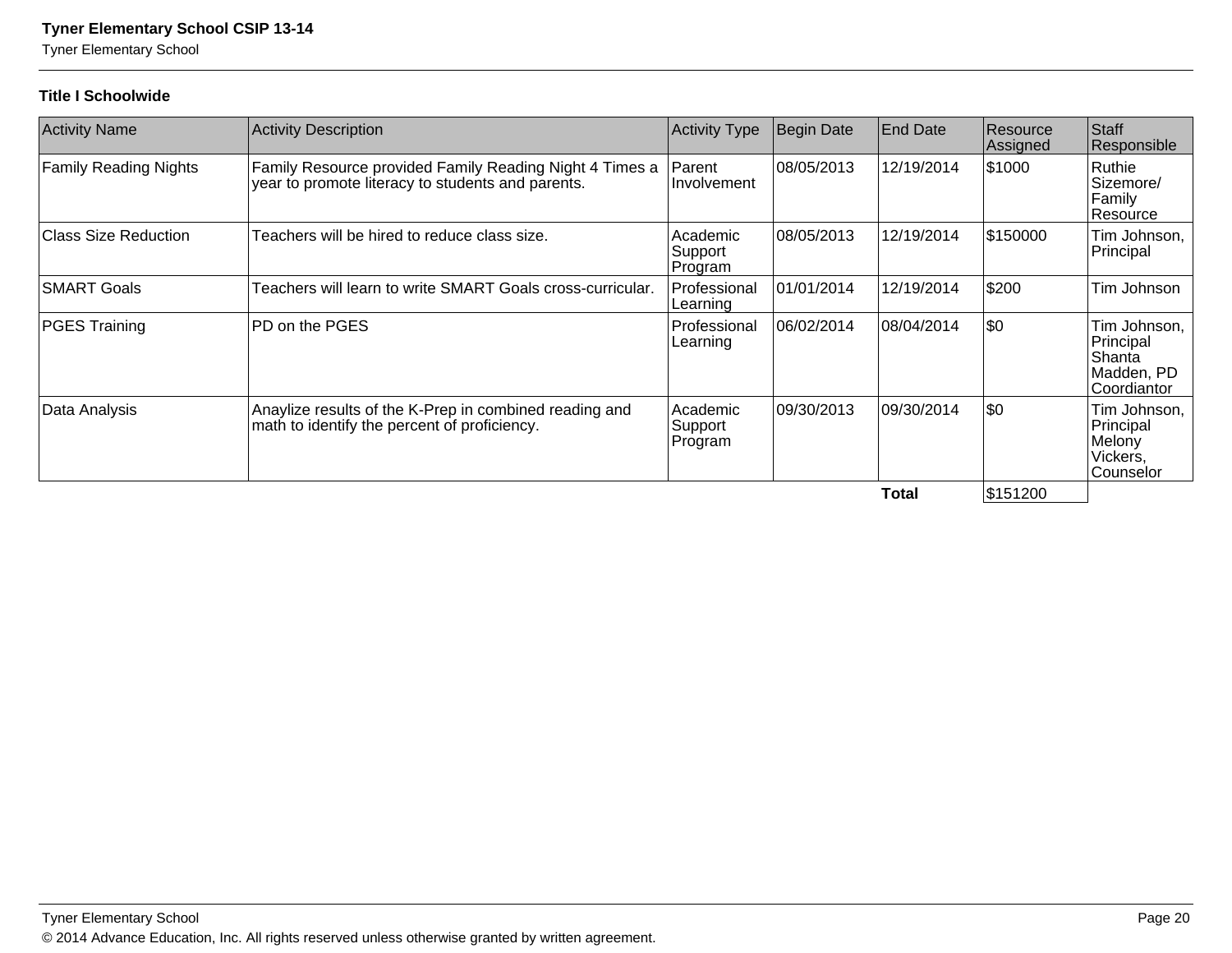# **Progress Notes**

| <b>Type</b> | Name                                                                                                                                                                                                       | Status      | <b>Comments</b>                                                                                                                                                   | <b>Created On</b>           | <b>Created By</b> |
|-------------|------------------------------------------------------------------------------------------------------------------------------------------------------------------------------------------------------------|-------------|-------------------------------------------------------------------------------------------------------------------------------------------------------------------|-----------------------------|-------------------|
| Objective   | collaborate to increase the<br>averaged combined reading<br>and math K-prep scores for<br><b>Tyner Elementary students</b><br>from 41.5 percent to 45.7<br>percent by 05/31/2014 as<br>measured by K-Prep. | Not Met     | We have not taken the K-PREP 2013 at this time.                                                                                                                   | April 05, 2013 Cathie Moore |                   |
| Strategy    | Curriculum, Assessment, &<br><b>Alignment Teams</b>                                                                                                                                                        |             | Teams are still being formed.                                                                                                                                     | April 12, 2013 Cathie Moore |                   |
| Strategy    | Early Childhood                                                                                                                                                                                            |             | Various resources are being used to transition students ages 3-6.                                                                                                 | April 12, 2013 Cathie Moore |                   |
| Strategy    | Early Childhood                                                                                                                                                                                            |             | Various resources are being used to transitions for students 3-6.                                                                                                 | April 12, 2013 Cathie Moore |                   |
| Strategy    | Early Childhood                                                                                                                                                                                            |             | Various resources are being used to transitions for students 3-6.                                                                                                 | April 12, 2013 Cathie Moore |                   |
| Strategy    | Literacy Initiative                                                                                                                                                                                        |             | We are continually working on the literacy initative. We are attending<br>the Collaborative Network Leadership trainings,                                         | April 05, 2013 Cathie Moore |                   |
| Strategy    | <b>Professional Development</b>                                                                                                                                                                            |             | Staff has attended a variety of PD activities based on school and<br>individual needs.                                                                            | April 05, 2013 Cathie Moore |                   |
| Strategy    | Math Initiative                                                                                                                                                                                            |             | The school is in the process of updating math resources that include<br>the new common core standards. Math teachers have attended a<br>variety of PD activities. | April 05, 2013 Cathie Moore |                   |
| Strategy    | K-Prep                                                                                                                                                                                                     |             | Not take assessment at this time.                                                                                                                                 | April 05, 2013 Cathie Moore |                   |
| Strategy    | <b>Best Practices</b>                                                                                                                                                                                      |             | Classroom teachers are observed regularly.                                                                                                                        | April 05, 2013 Cathie Moore |                   |
| Strategy    | Interventions                                                                                                                                                                                              |             | Various interventions are being used to used to supplement<br>classroom instruction for those students who have been identified.                                  | April 12, 2013 Cathie Moore |                   |
| Activity    | School Intervention Team                                                                                                                                                                                   | In Progress | The principal is in the planning stages of developing a school<br>intervention team.                                                                              | April 12, 2013 Cathie Moore |                   |
| Activity    | <b>Classroom Observations</b>                                                                                                                                                                              | In Progress | The principal regularly observes classroom instruction and gives<br>feedback to teachers.                                                                         | April 05, 2013 Cathie Moore |                   |
| Activity    | Program Review Team                                                                                                                                                                                        | In Progress | Program Review Team has been established and has had training on<br>scoring. The team has met and updated forms.                                                  | April 12, 2013 Cathie Moore |                   |
| Activity    | PD 360                                                                                                                                                                                                     | In Progress | PD 360 is being used to provide PD opportunitites for all staff at Tyner April 05, 2013 Cathie Moore<br>Elementary.                                               |                             |                   |
| Activity    | <b>Teacher PD Survey</b>                                                                                                                                                                                   | In Progress | Teachers will be taking a PD survey.                                                                                                                              | April 05, 2013 Cathie Moore |                   |
| Activity    | Program Review PD                                                                                                                                                                                          | Completed   | Program Review Team/teachers has had PD on new demonstrators<br>and scoring.                                                                                      | April 12, 2013 Cathie Moore |                   |
| Activity    | <b>Literacy Gaps</b>                                                                                                                                                                                       | In Progress | Literacy Team has met and identified performance gaps in KPREP<br>and will continue to attend professional development in literacy.                               | April 05, 2013 Cathie Moore |                   |
| Activity    | <b>Unit Development</b>                                                                                                                                                                                    | In Progress | PD is being planned for unit development in the summer 2013.                                                                                                      | April 12, 2013 Cathie Moore |                   |

Tyner Elementary School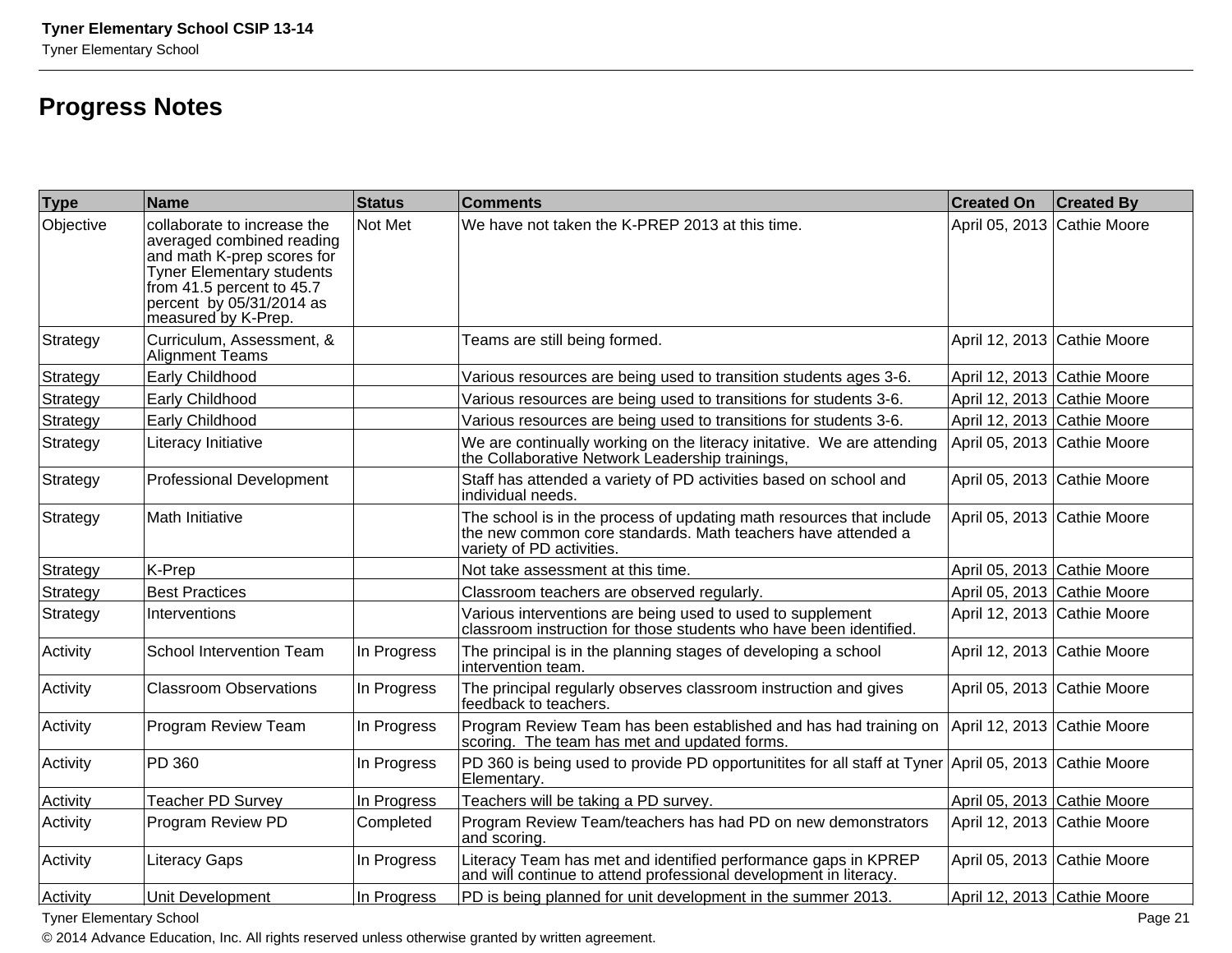Tyner Elementary School

| Activity | <b>Transition Data</b>                                                                                                                                                                                                         | In Progress      | Data is being collected from EC providers. Thinklink was used for K<br>and sent home to parents. Brigrance was give to K. Preschool was<br>give Dial 4 at the Preschool screening. Preschool does progress<br>notes through out the year and is give to parents.                                                                             | April 12, 2013 Cathie Moore |                         |
|----------|--------------------------------------------------------------------------------------------------------------------------------------------------------------------------------------------------------------------------------|------------------|----------------------------------------------------------------------------------------------------------------------------------------------------------------------------------------------------------------------------------------------------------------------------------------------------------------------------------------------|-----------------------------|-------------------------|
| Activity | Review Curriculum maps and In Progress<br>CCST                                                                                                                                                                                 |                  | Curriculum teams are in the process of reviewing curriculum maps.                                                                                                                                                                                                                                                                            | April 12, 2013 Cathie Moore |                         |
| Activity | Program Reviews                                                                                                                                                                                                                | In Progress      |                                                                                                                                                                                                                                                                                                                                              | April 05, 2013 Cathie Moore |                         |
| Activity | <b>PLC</b>                                                                                                                                                                                                                     | In Progress      |                                                                                                                                                                                                                                                                                                                                              | April 12, 2013 Cathie Moore |                         |
| Activity | PLC                                                                                                                                                                                                                            | Completed        | PLC have been used to analyze test data.                                                                                                                                                                                                                                                                                                     | April 12, 2013 Cathie Moore |                         |
| Activity | Data Analysis                                                                                                                                                                                                                  | Completed        | The staff has completed data analysis for the 2012-13 school year.                                                                                                                                                                                                                                                                           | April 05, 2013 Cathie Moore |                         |
| Activity | Kindergarten Assessment                                                                                                                                                                                                        | Not<br>Completed | The BRIGANCE screener will be give in mid August to all<br>Kindergarten students. The teachers will analyze data to determine<br>areas of need.                                                                                                                                                                                              | April 12, 2013 Cathie Moore |                         |
| Activity | <b>Identify Early Childhood</b><br>Providers                                                                                                                                                                                   | In Progress      | Various early childhood providers have been identified.                                                                                                                                                                                                                                                                                      | April 12, 2013 Cathie Moore |                         |
| Activity | Math Team                                                                                                                                                                                                                      | In Progress      | The math team has met and analyzed test data. The team has up-<br>dated curriculum maps and have addressed areas of concern.                                                                                                                                                                                                                 | April 05, 2013 Cathie Moore |                         |
| Activity | <b>RTI Resources</b>                                                                                                                                                                                                           | In Progress      | RTI resources are being used to meet the needs of students.                                                                                                                                                                                                                                                                                  | April 12, 2013 Cathie Moore |                         |
| Activity | Develop literacy team                                                                                                                                                                                                          | In Progress      | We are in the progress of developing a new writing policy and we<br>have implemented Writing Wednesday.                                                                                                                                                                                                                                      | April 05, 2013 Cathie Moore |                         |
| Activity | <b>RTI Placement</b>                                                                                                                                                                                                           | Completed        | Students are continiously being placed in the appriopriate RTI tiers.                                                                                                                                                                                                                                                                        | April 12, 2013 Cathie Moore |                         |
| Goal     | <b>KBE K-Prep Proficiency Goal</b><br>Gaps in CSIP - Increase the<br>average combined reading<br>and math proficiency ratings<br>for all students in the non-<br>duplicated gap group from<br>33% in 2013 to 66.5% in<br>2017. |                  | Delivery Targets for 2013-2014:<br>Reading Achievement Gap Targets: F/R Lunch 45.2; SWD 45<br>Math Achievement Gap Targets: F/R Lunch 34; SWD 34.6<br>Science Achievement Gap Targets: F/R Lunch 62.5; SWD 62.5<br>Social Studies Achievement Gap Targets: F/R Lunch 47.2; SWD 42.2<br>Writing Achievement Gap Targets: F/R Lunch 20; SWD 20 | October 01,<br>2013         | <b>Elizabeth Norris</b> |
| Goal     | <b>KBE K-Prep Proficiency Goal</b><br>Gaps in CSIP - Increase the<br>average combined reading<br>and math proficiency ratings<br>for all students in the non-<br>duplicated gap group from<br>33% in 2013 to 66.5% in<br>2017. |                  | Delivery Targets for 2013-2014:<br>Reading Achievement Gap Targets: F/R Lunch 45.2; SWD 45<br>Math Achievement Gap Targets: F/R Lunch 34; SWD 34.6<br>Science Achievement Gap Targets: F/R Lunch 62.5; SWD 62.5<br>Social Studies Achievement Gap Targets: F/R Lunch 47.2; SWD 42.2<br>Writing Achievement Gap Targets: F/R Lunch 20; SWD 20 | October 01,<br>2013         | <b>Elizabeth Norris</b> |
| Goal     | <b>KBE K-Prep Proficiency Goal</b><br>Gaps in CSIP - Increase the<br>average combined reading<br>and math proficiency ratings<br>for all students in the non-<br>duplicated gap group from<br>33% in 2013 to 66.5% in<br>2017. |                  | K-PREP 2012-2013 has not been taken yet.                                                                                                                                                                                                                                                                                                     | April 12, 2013 Cathie Moore |                         |